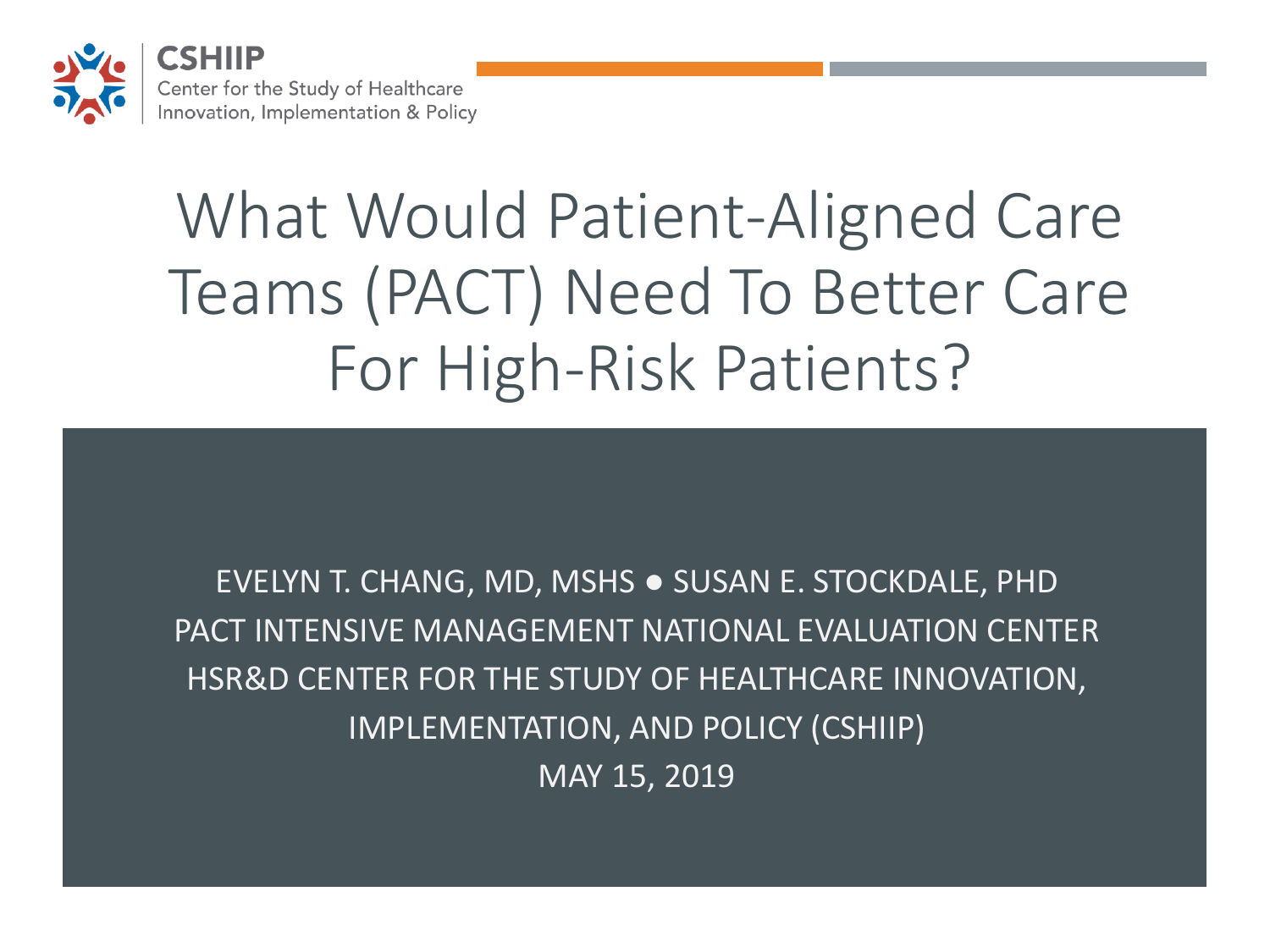#### TODAY'S PRESENTATION

- **Describe a Primary Care-funded 5-site initiative on high-risk** Veterans: PACT Intensive Management (PIM)
- **Present findings from stakeholder perspectives (PIM leaders,** PACT facility leaders, PACT clinicians, social workers)
	- **Notainally Exercise 2018** Which PIM components could be incorporated into existing PACT workflow, to improve care for complex patients?
	- **No. 2018** What would PACTs need to do this?
- Discuss intensive care management tasks PACTs can reasonably perform

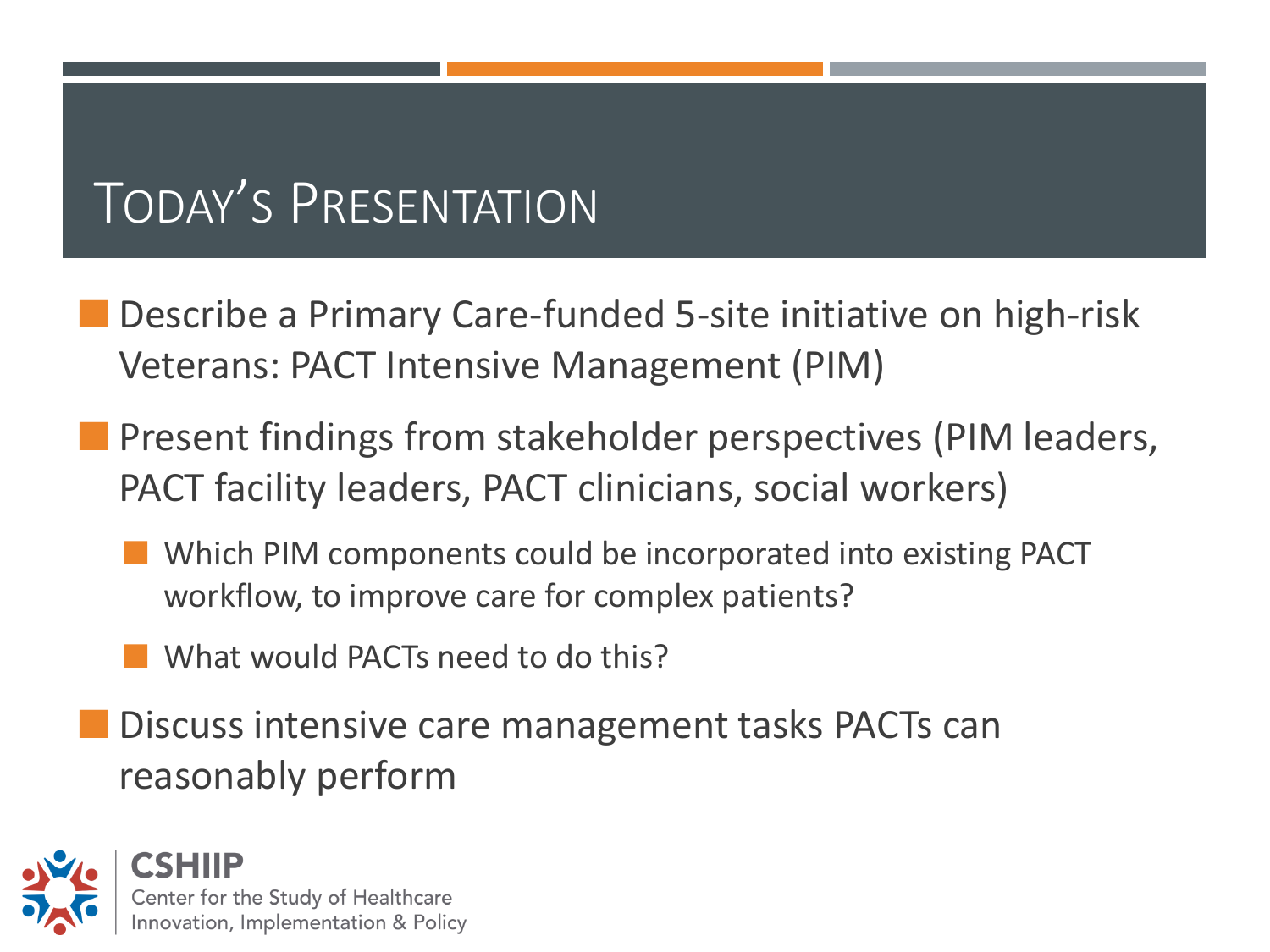#### POLL QUESTION #1

**Notable 12 What is your primary role in VA?** (select one)

- PACT teamlet member
- **PACT** extended team member (e.g., social work, pharmacy)
	- Facility primary care leader
- Researcher
- **Other**

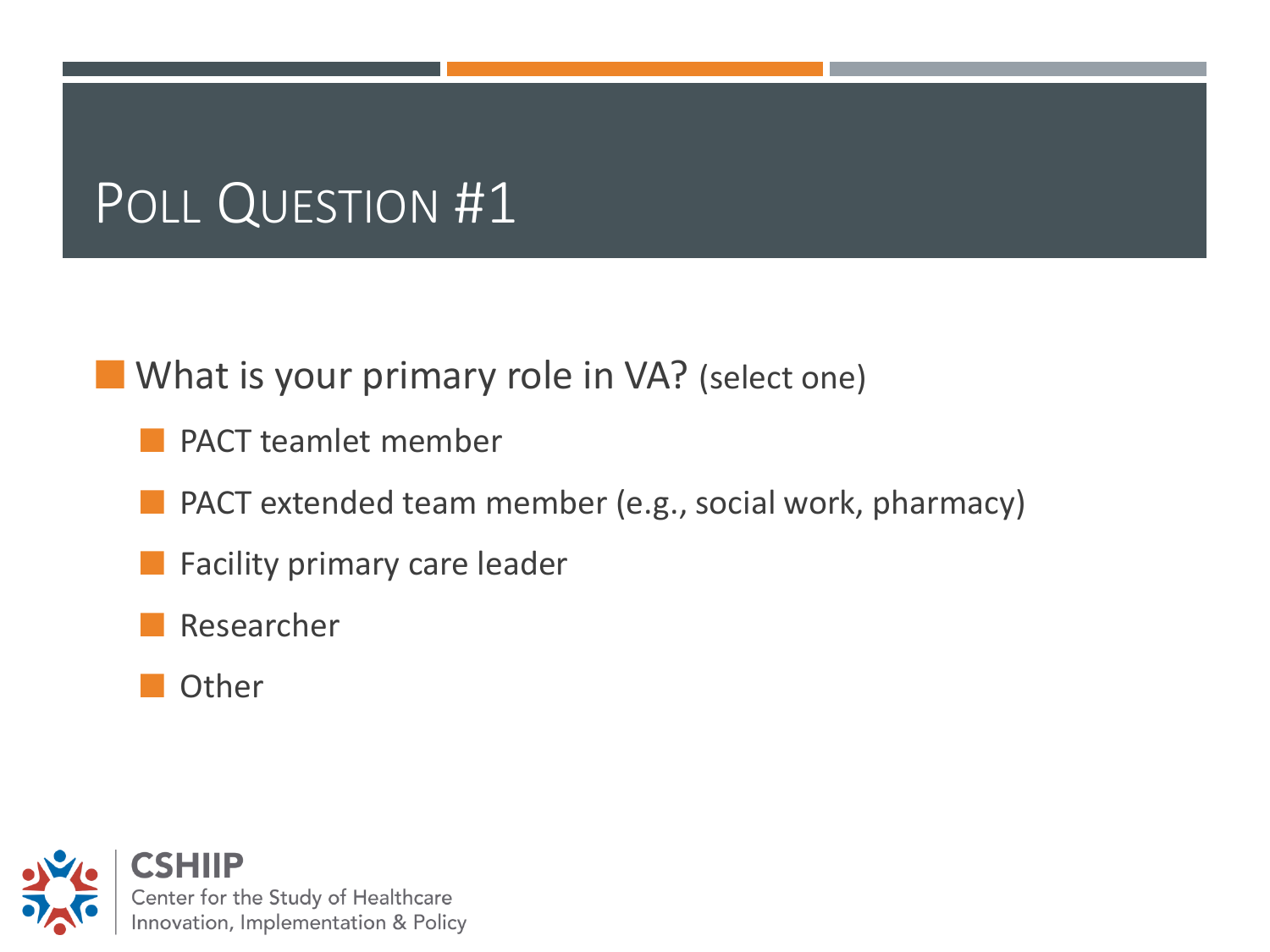#### CARE FOR HIGH-NEED PATIENTS IS A NATIONAL PRIORITY

#### **VIEWPOINT**

David Blumenthal, MD The Commonwealth Fund. New York. New York.

Melinda K. Abrams. **MS** The Commonwealth Fund, New York, New York

VITAL DIRECTIONS FROM THE NATIONAL ACADEMY OF MEDICINE **Tailoring Complex Care Management** for High-Need, High-Cost Patients

#### The NEW ENGLAND JOURNAL of MEDICINE



#### Caring for High-Need, High-Cost Patients - An Urgent Priority

David Blumenthal, M.D., M.P.P., Bruce Chernof, M.D., Terry Fulmer, Ph.D., R.N., John Lumpkin, M.D., M.P.H., and Jeffrey Selberg, M.H.A.

NATIONAL ACADEMY OF MEDICINE MODELS OF CARE FOR HIGH-NEED PATIENTS

A National Academy of Medicine Workshop

...funded by the Peterson Center on Healthcare

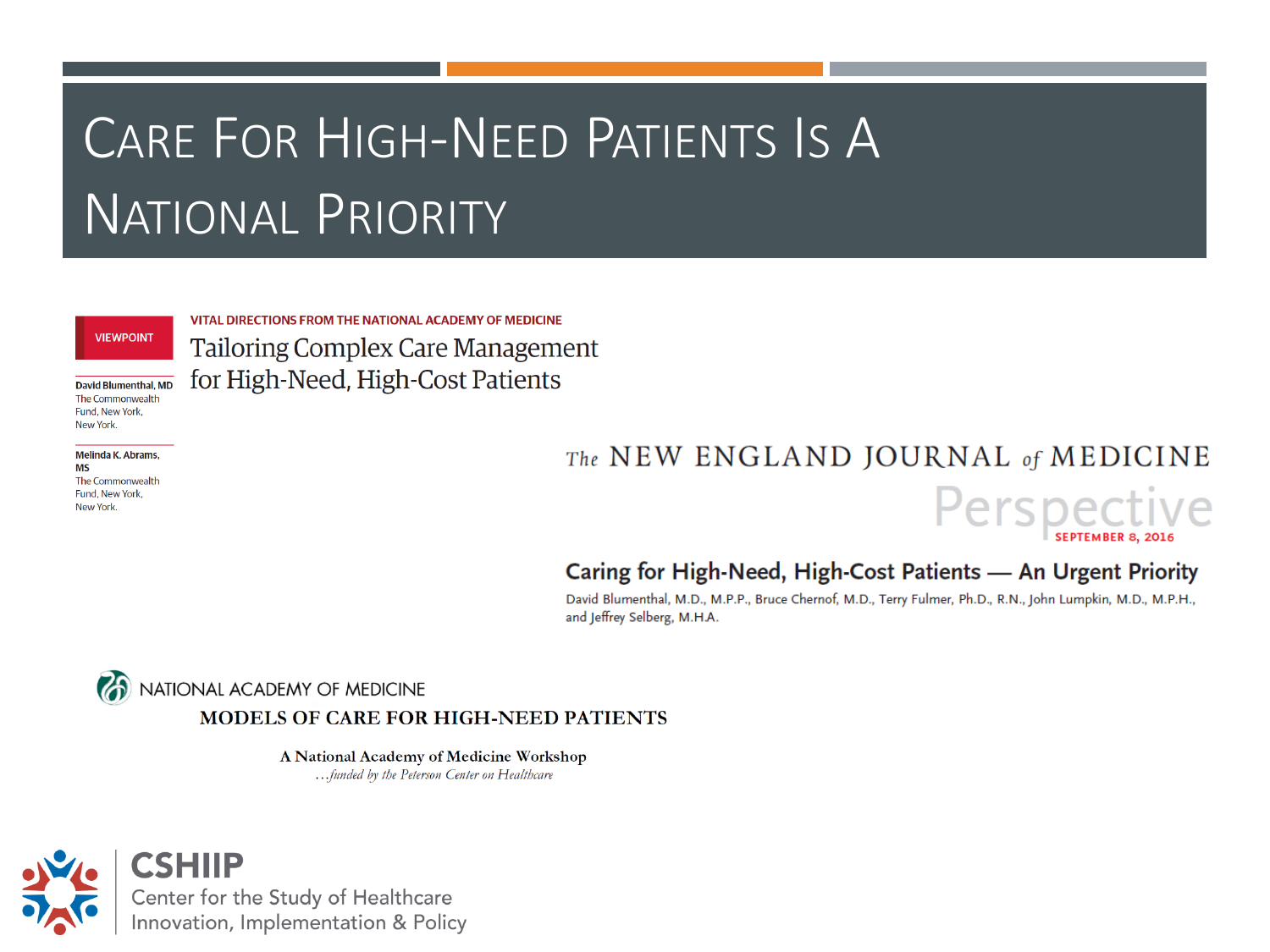#### SNAPSHOT OF HIGH-RISK PATIENT POPULATION IN VHA: PACT ASSIGNMENT FOR HIGH-RISK PATIENTS



Chang, et al. "Who Provides Care for Patients at High Risk of Hospitalization?" (in preparation)

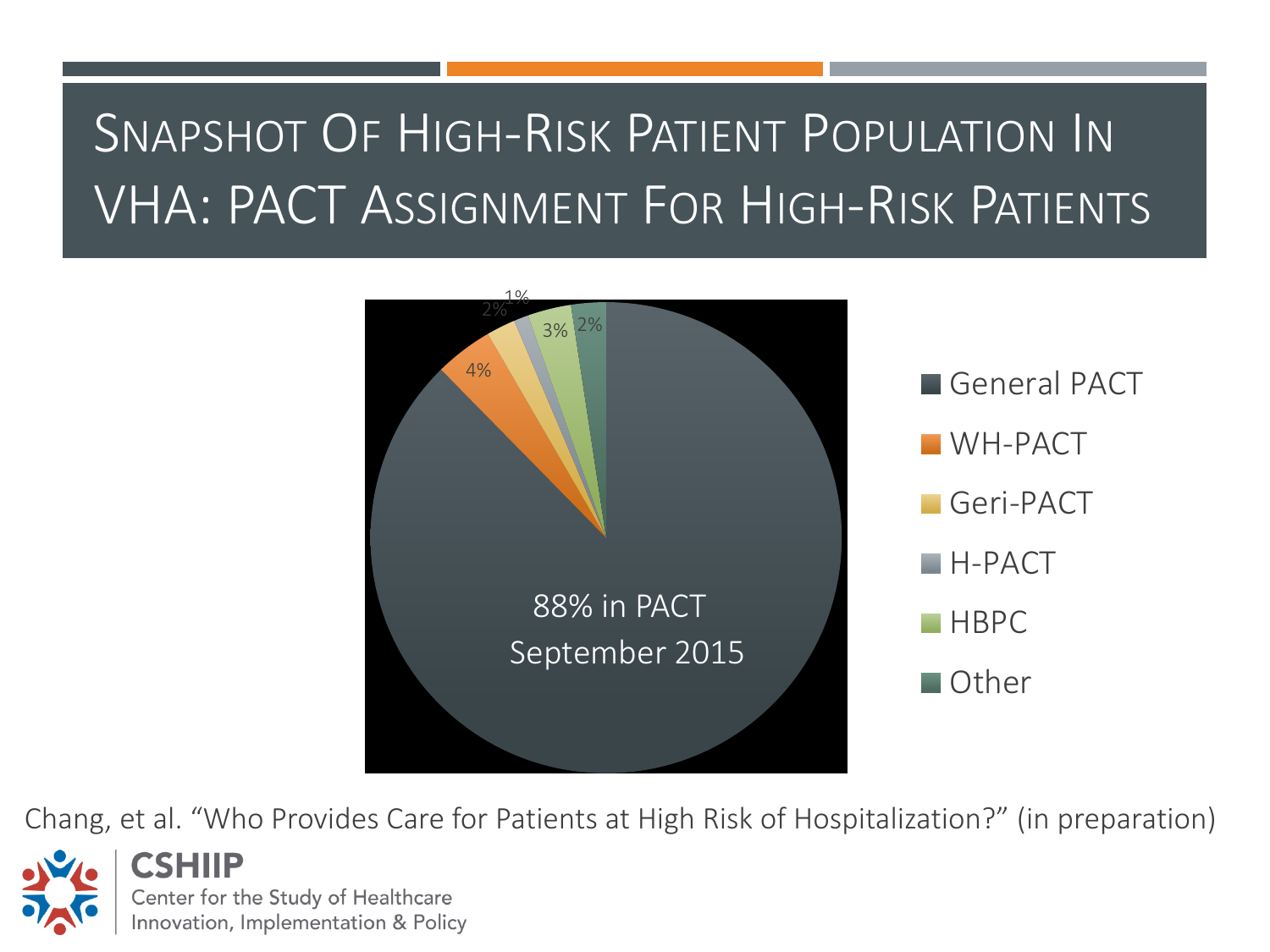#### PRIMARY CARE STAFF EXPERIENCES OF CARING FOR HIGH-RISK PATIENTS

- **Half of PACT providers & nurses agreed that "caring for high**risk patients is one of the most stressful aspects of my job" (49%)
- **Nost agreed that "my job would be better if I had an** interdisciplinary team to help care for my high-risk patients" (78%)
- Barriers to optimal care for these patients include:
	- Problems with coordination and communication with other providers
	- Problems with complex or difficult patients
	- Problems with PACT function



PACT survey 2014."Experiences in Caring for High-Risk Patients"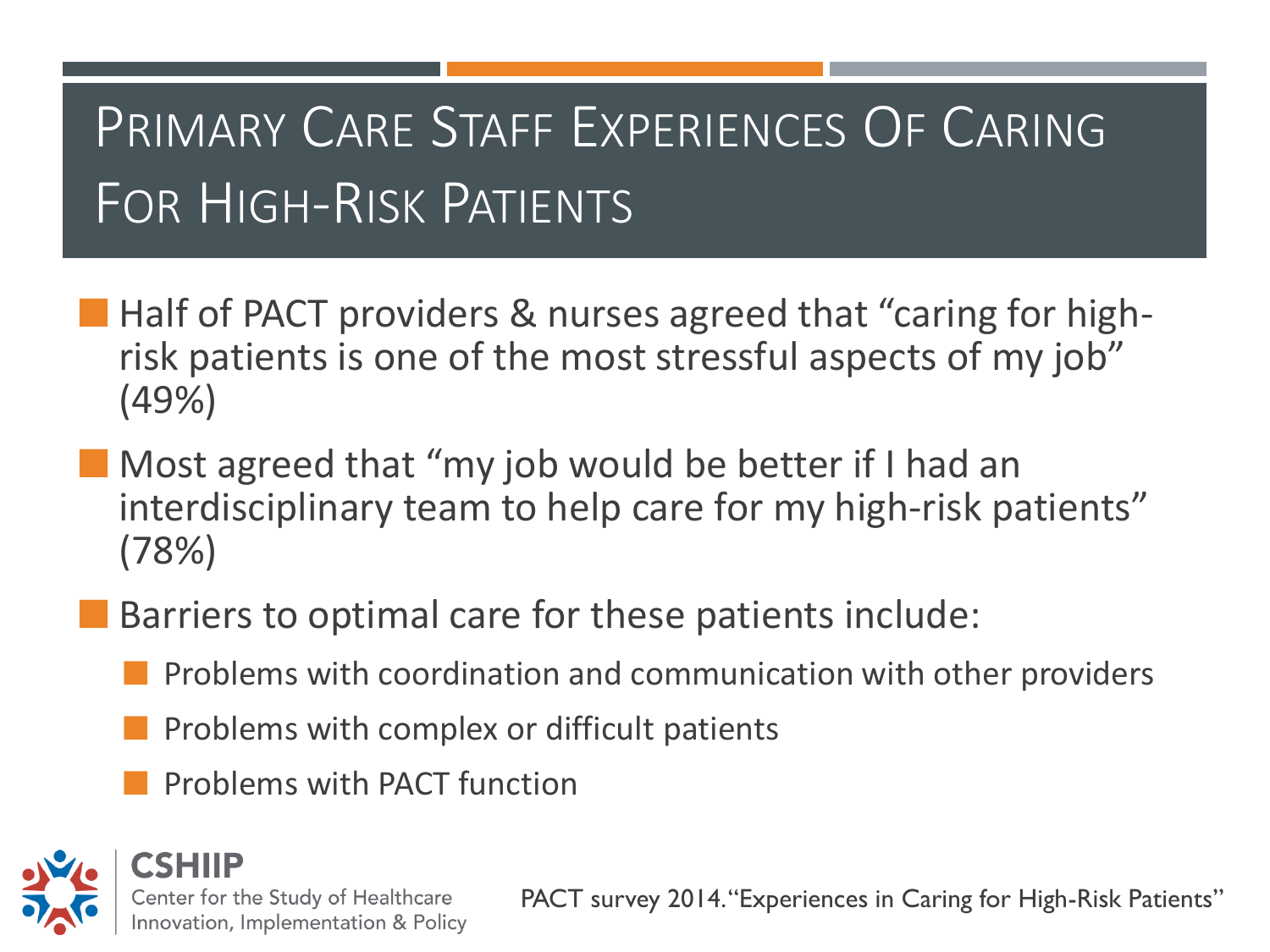#### PACT INTENSIVE MANAGEMENT (PIM) **DEMONSTRATION**

- Goal: develop and test approaches to manage high-risk patients and identify best practices through operationsevaluation partnership.
- **Patient Aligned Care Team Intensive Management (PIM)** demonstration program began FY14 to pilot intensive outpatient management to assess high-risk patients' needs and provide tailored services beyond PACT.
- **Outcomes included VA health care costs, utilization, provider** satisfaction, patient satisfaction.

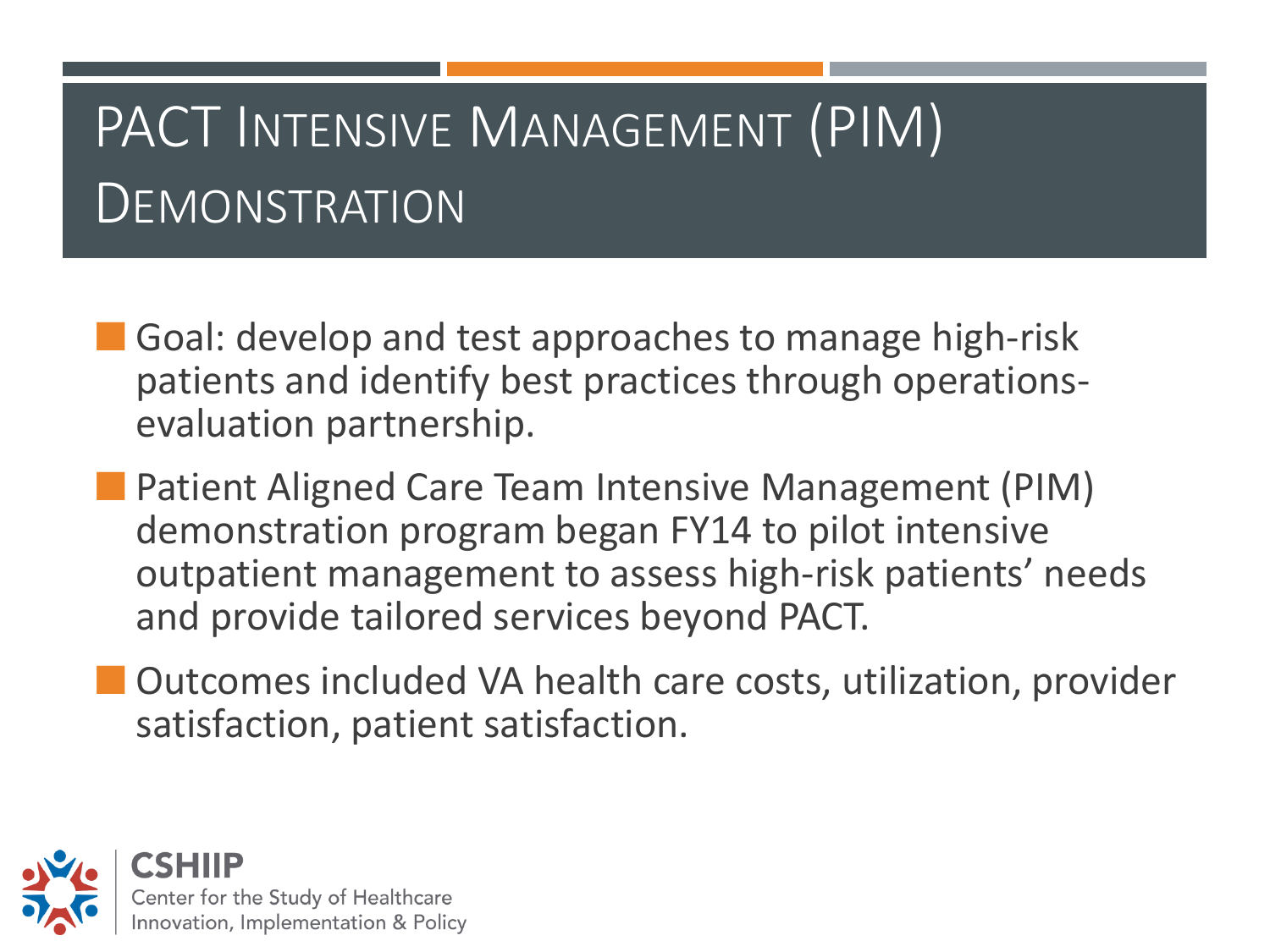# PIM DEMONSTRATION SITES **OCT 2013**



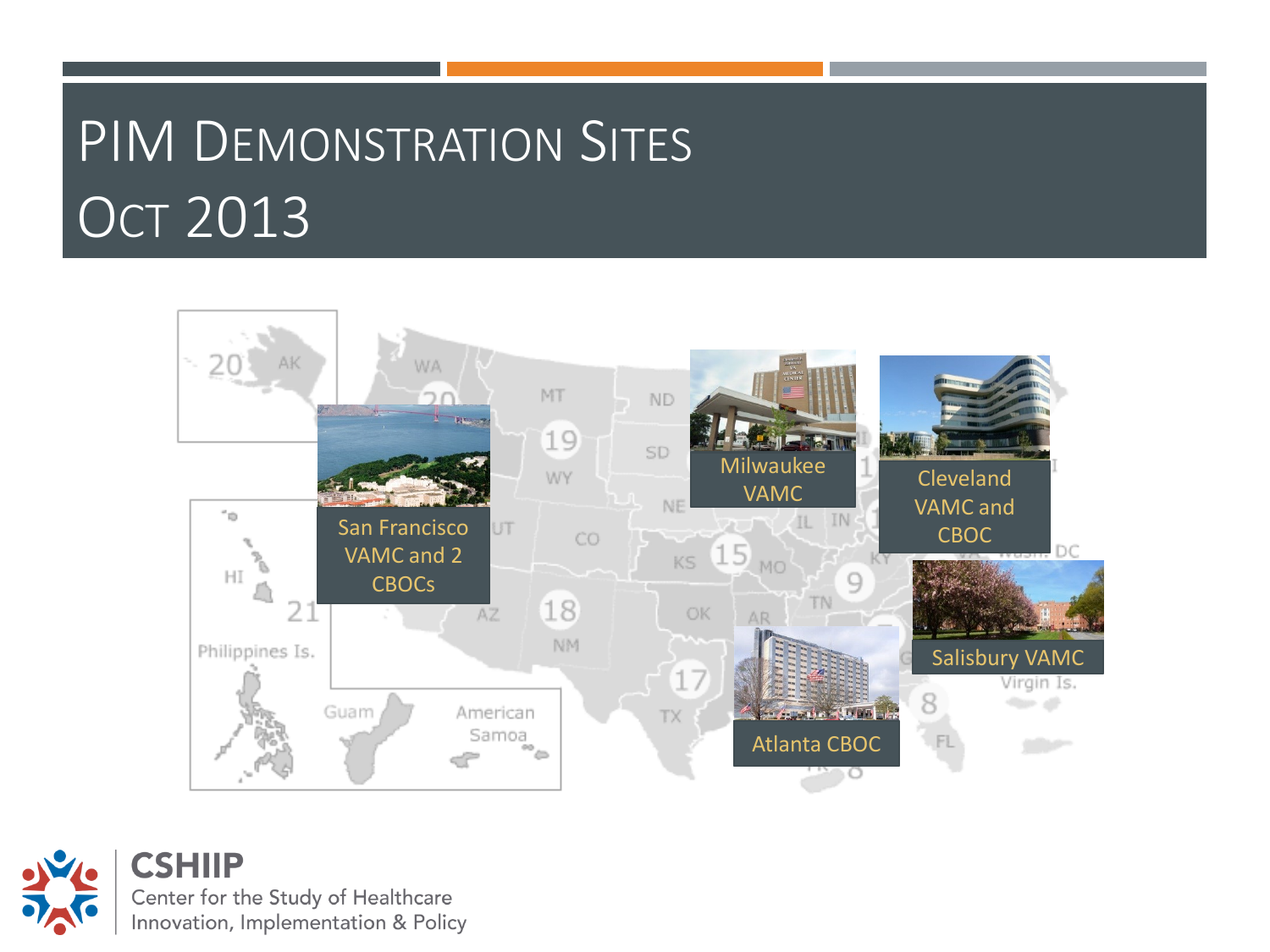#### PIM 1.0 DEMONSTRATION SITE MODELS



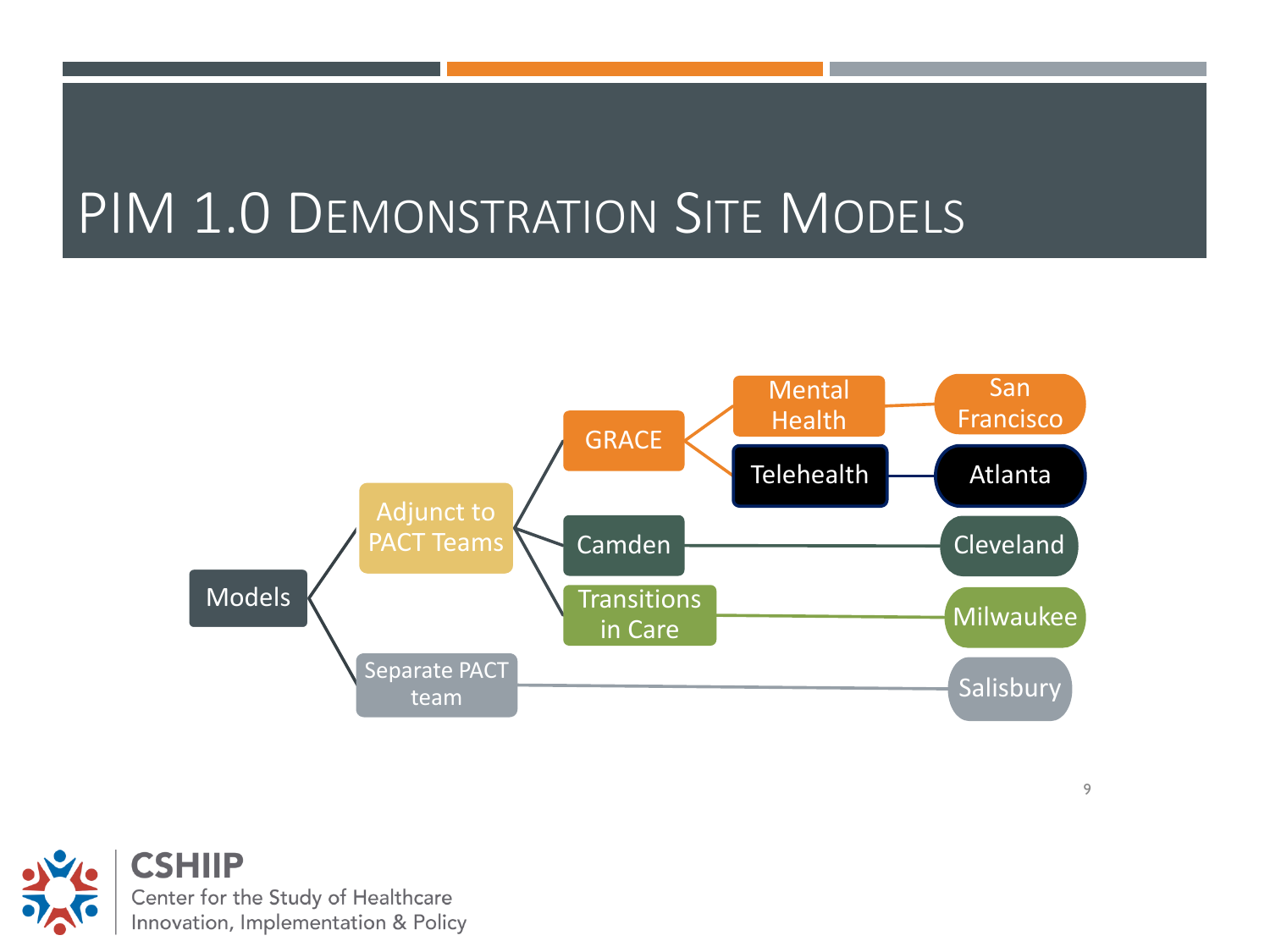#### COMMON FEATURES ACROSS PIM TEAMS

- Met regularly as an interdisciplinary care team
- Screened 20-25 high CAN patients per month, triaged patients, notified PACT providers, assessed, and finally engaged Veterans identified as appropriate
- Nontraditional approaches (e.g., "co-attends," inpatient visits)
- Performed care coordination activities
	- $\blacksquare$  Health coaching
	- Communicating/coordinating with other providers
	- **EXTERGE Arranging transportation for appointments**
- Assisted with medications (e.g., refills, education, adherence)
- At least four sites included:
	- $\blacksquare$  Home visits to gain patient's trust and assess environment
	- **Mental health and/or addiction assessment and support**



CSHIIP Center for the Study of Healthcare Innovation, Implementation & Policy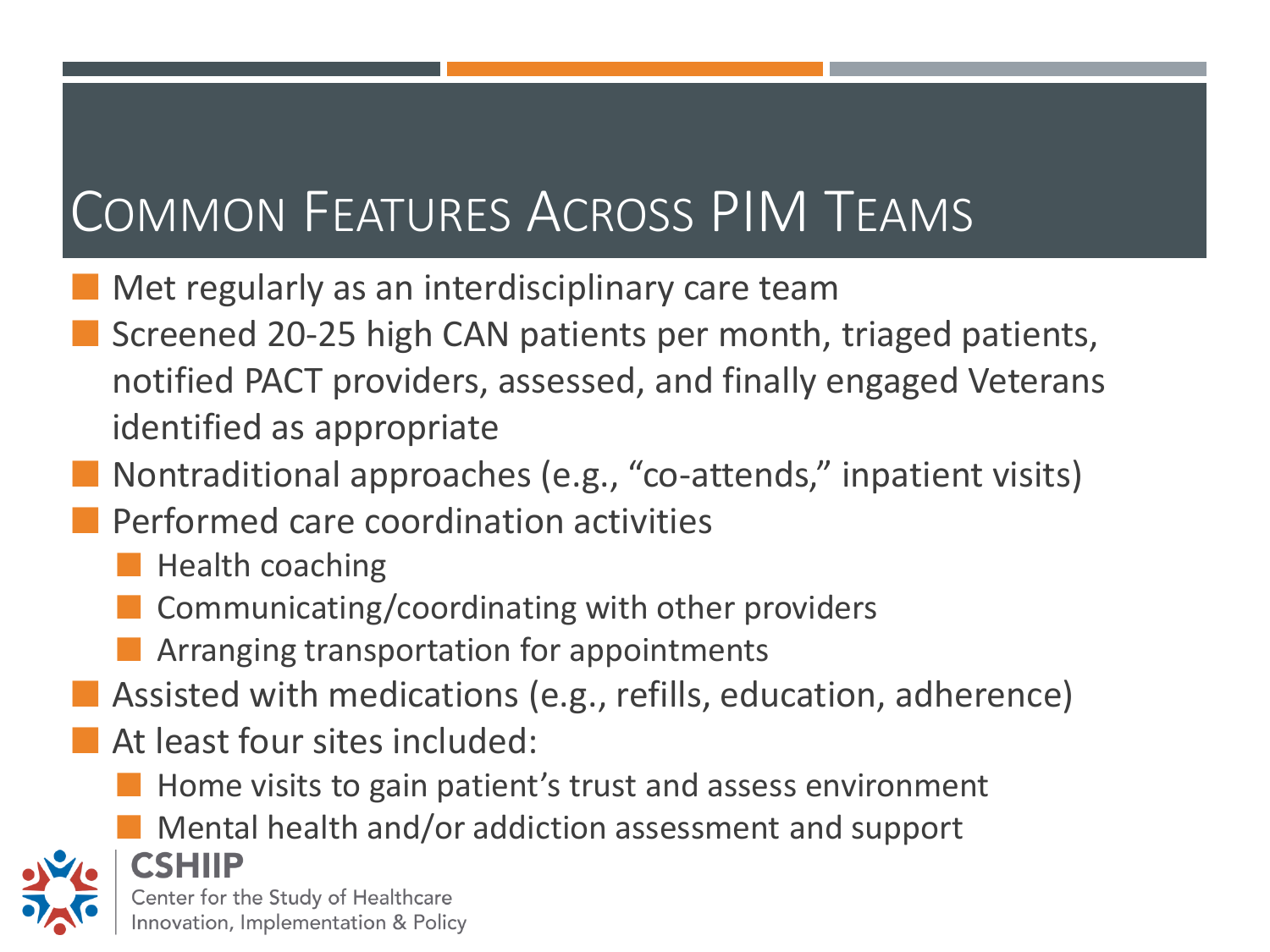#### RANDOMIZED QUALITY IMPROVEMENT EVALUATION (OPERATIONS)



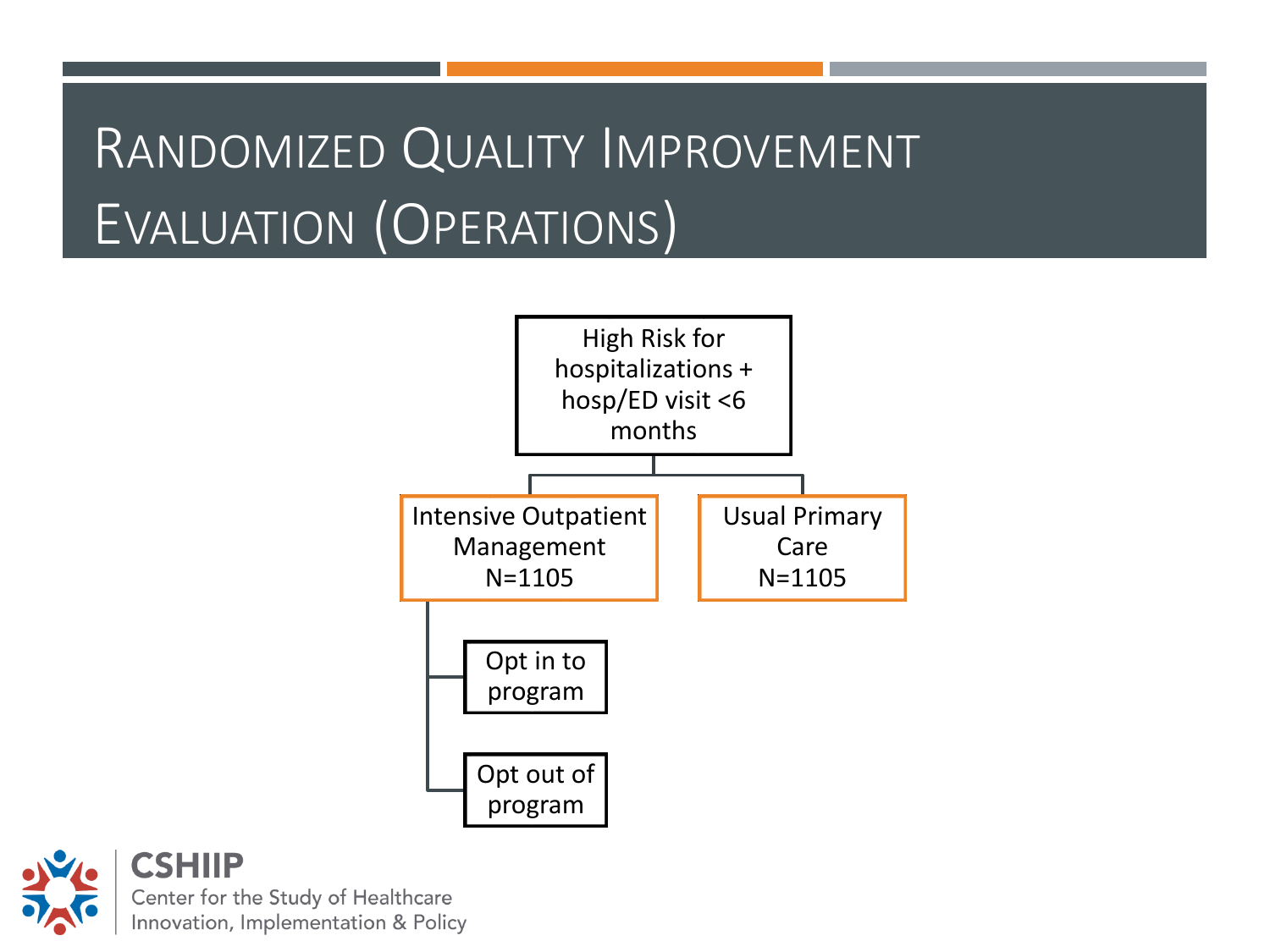#### FINDINGS FROM YEAR 1

**Not all high-risk patients received intensive management.** 

- **The Teams evaluated medical records for most patients, but found** many to be low priority for PIM
- $\blacksquare$  Half of high-risk patients identified for PIM team were enrolled.
- For patients they enrolled, PIM teams were able to:
	- Increase patient engagement in outpatient care and trust in the VA (Zulman, et al)
	- Potentially alleviate PACT burden (Okungobe, et al)
	- At no greater cost to VA healthcare system (Yoon, et al)

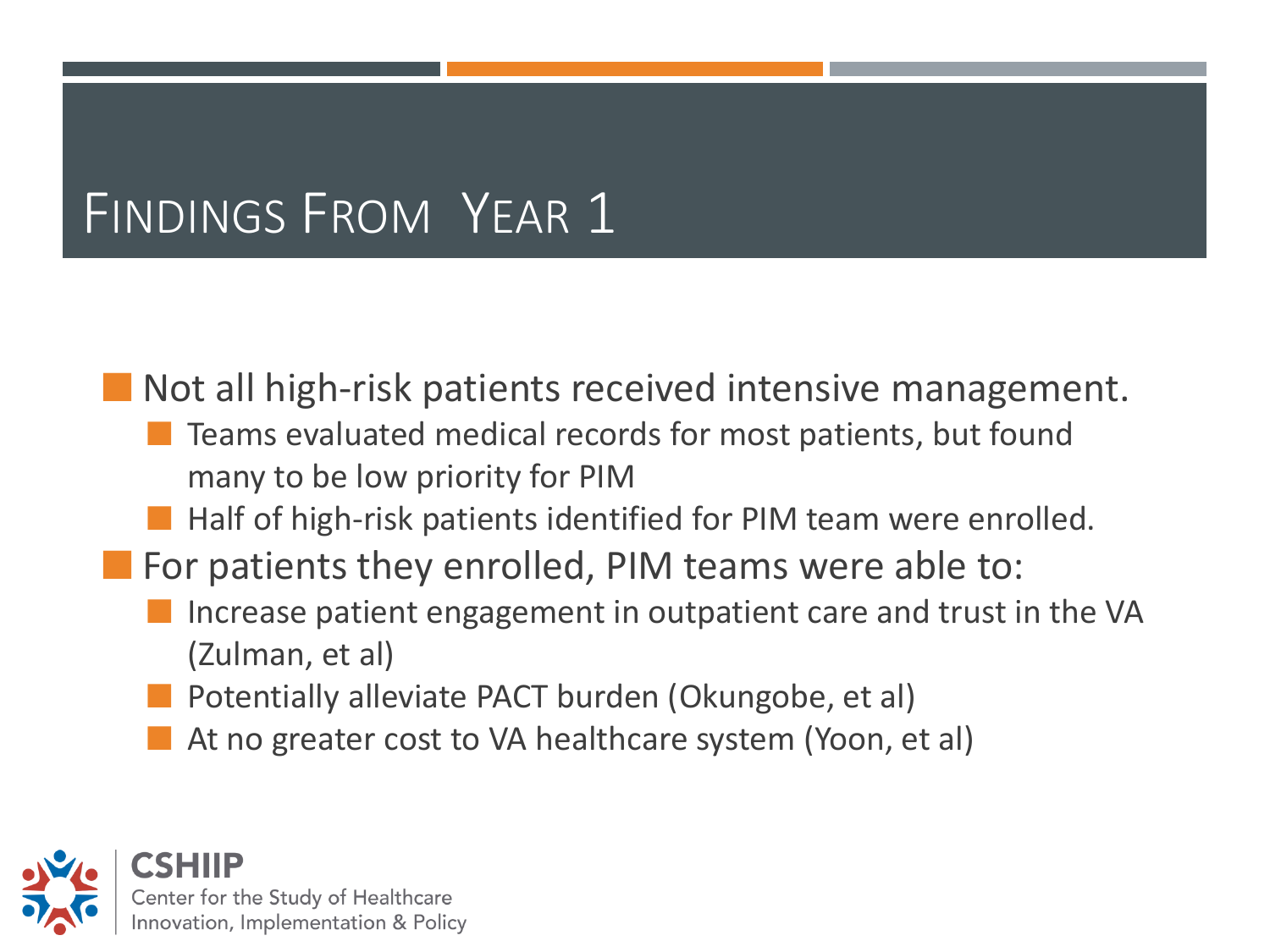#### TOP 5 FACTORS RELATED TO PREVENTABLE ER VISITS

- **Inadequate engagement with ambulatory care (PACT, MH,** specialty, CCHT) (n=48)
- **Medication nonadherence (n=45)**
- Treatment noncompliance (diet, appointments) (n=31)
- Alcohol, substance use (n=29)
- **Poor health literacy or insufficient education on health** issues/appropriate use of ER (n=26)



From CDW PIM 2.0 Health Factors among patients referred to PIM (n=262)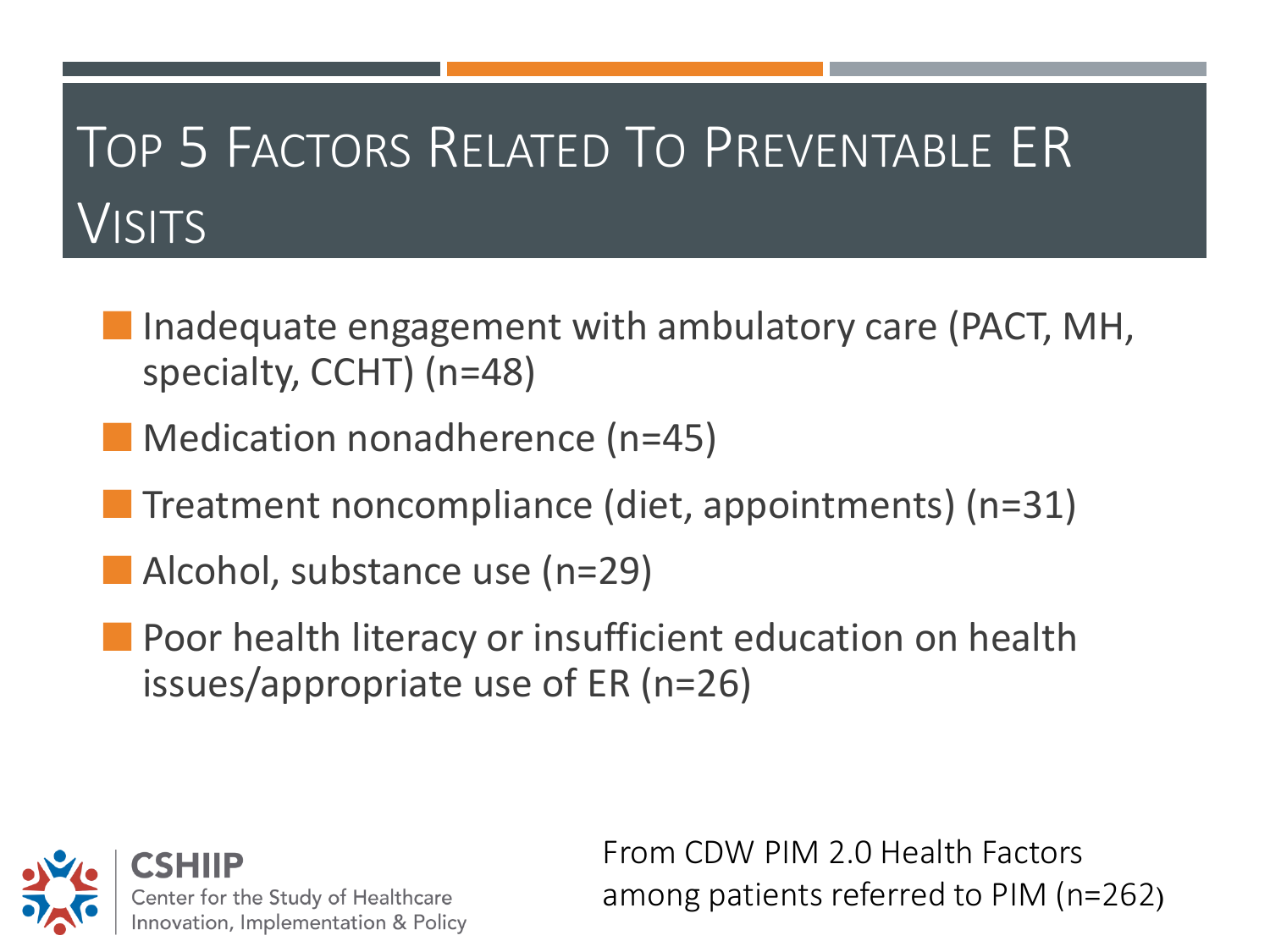### PATIENT PROBLEMS THAT MIGHT BE REVERSIBLE WITH CASE MANAGEMENT

#### **Patients with social needs:**

- Social isolation
- Need for geriatric resources (Adult Day Health Care, In-Home Supportive Services, etc)
- Need for social work resources (transportation, housing, food insecurity)
- Health literacy issues
- **Caregiver burnout**
- Patients with mental and/or behavioral needs:
	- **Medication non-adherence or diagnosis of non-compliance**
	- **Depression and/or PTSD**
- **Patients with barriers to in-person visits**



From PIM Focus Group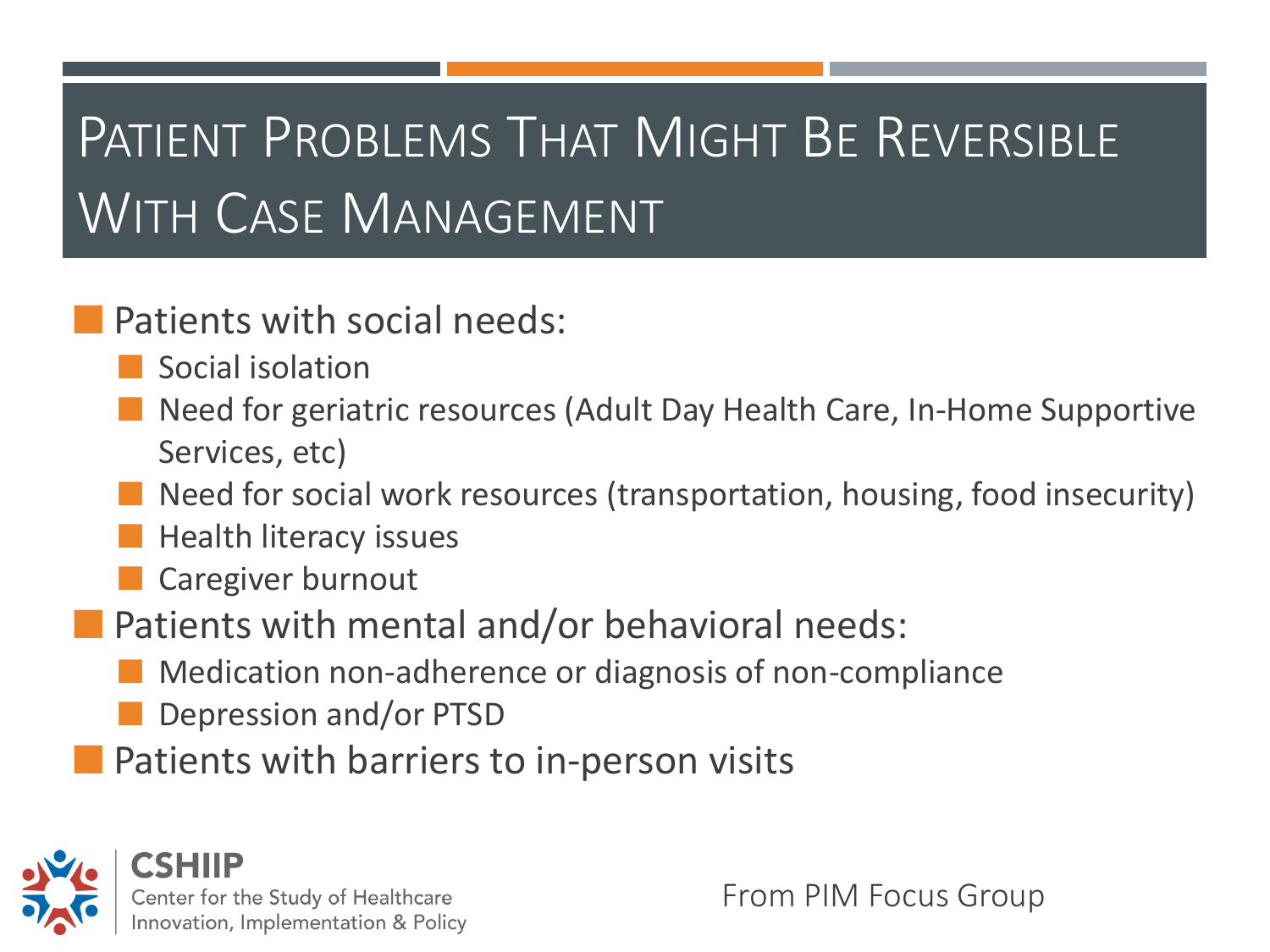### PATIENTS NOT EASILY HELPED, EVEN BY PIM TEAMS

- **Severe Personality Disorder**
- **Severe Substance Use Disorder (except for Opioid Use** Disorder)
- **Chronic suicidality**
- **Cognitive impairment with no caregiver**
- **Those with too many competing life demands**



From PIM Focus Group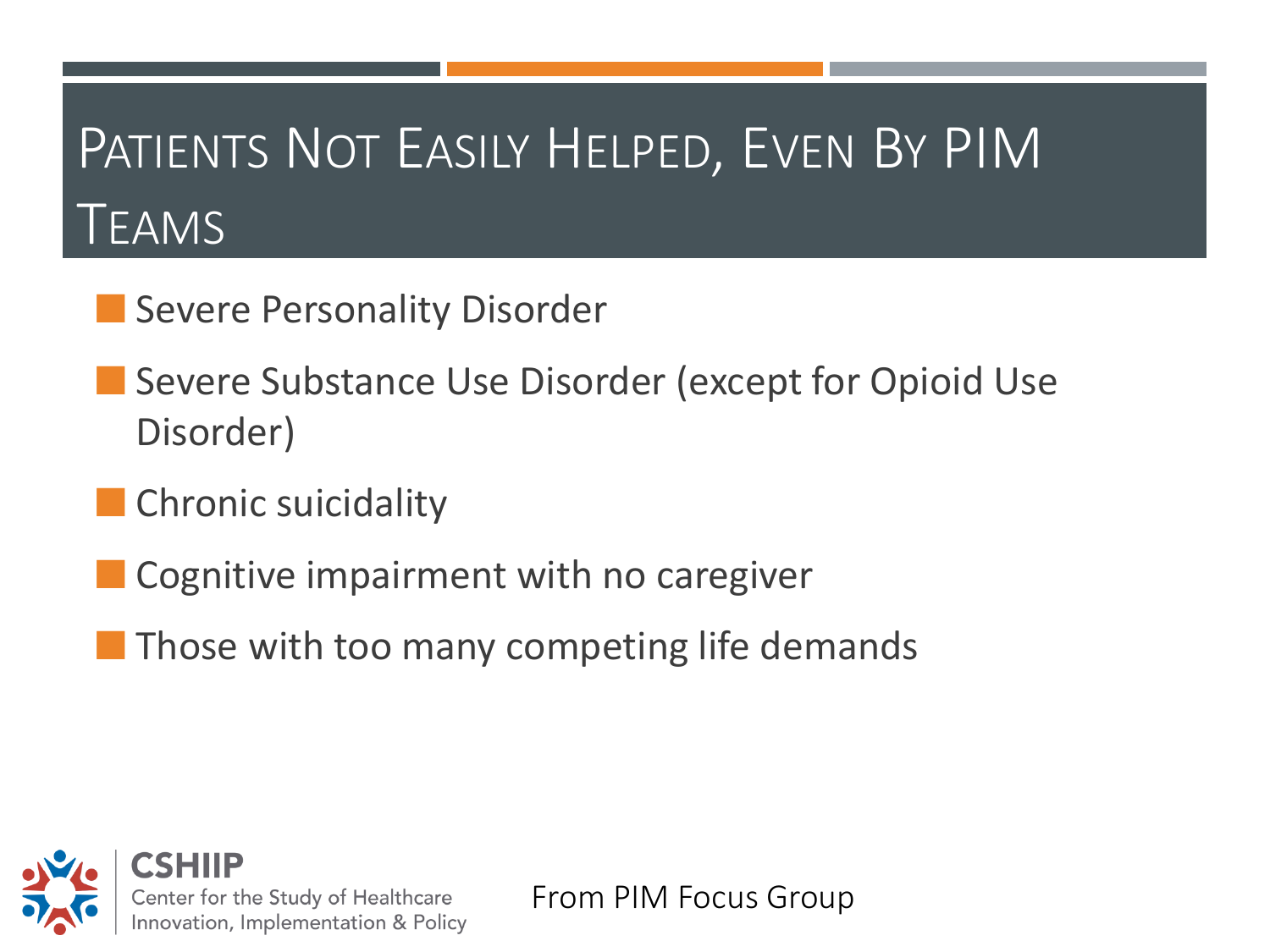#### LESSONS LEARNED: KEY PIM FEATURES WHAT CAN BE DONE IN PACT?

- X Teams should include both a social worker and a mental health provider (e.g., psychologist).
- ❑ Teams should meet at least weekly to discuss high-risk patients and their treatment plans.
- ❑ Comprehensive assessment should include assessment of patient goals and physical, psychological, social needs.
- ❑ Advance care planning is important; many high risk patients have worsening health conditions that are unlikely to improve.
- ❑ Providing caregiver education and support important for behavior change and to ensure continued involvement.

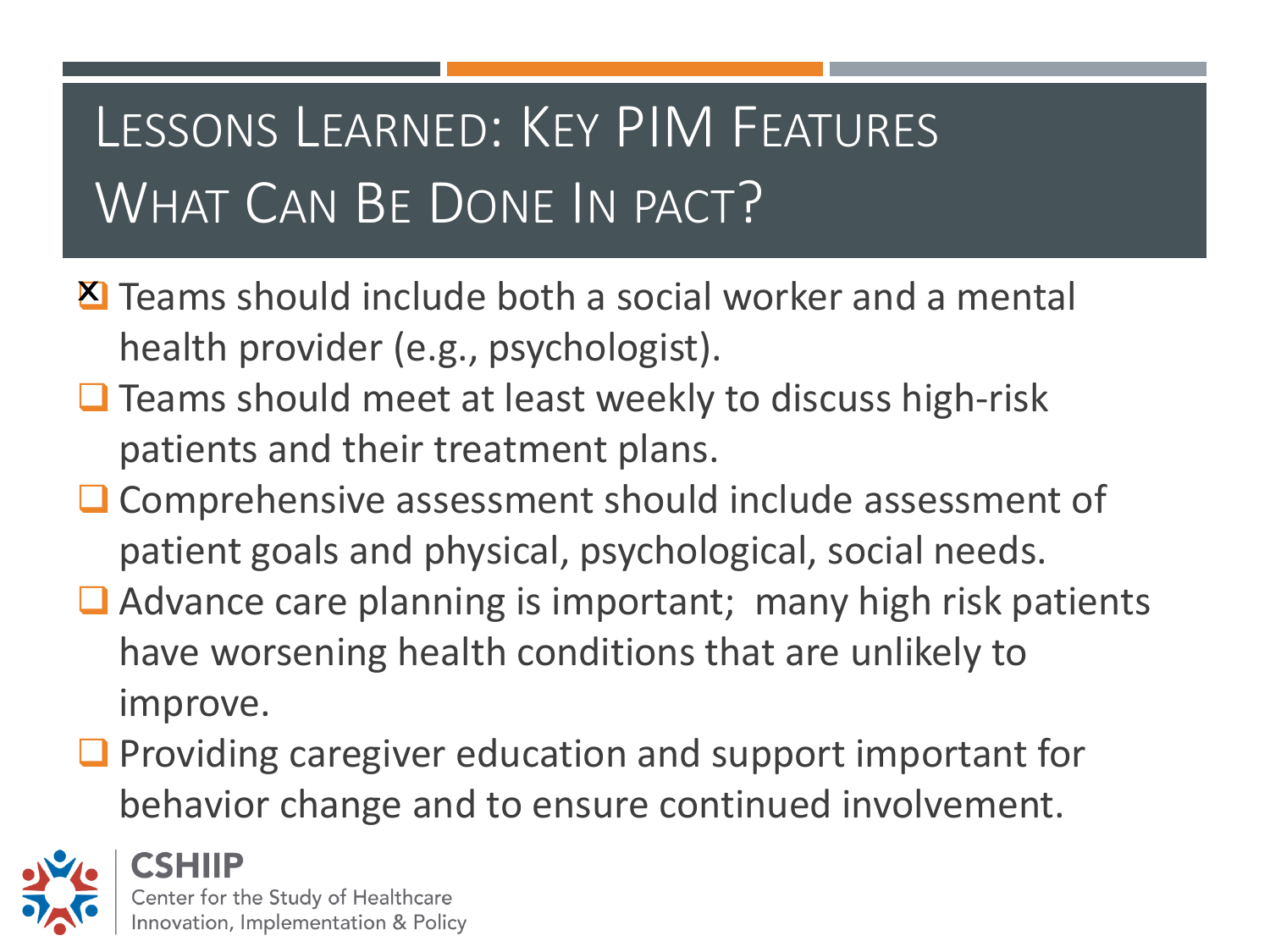#### WHAT CAN PACTS DO TO BETTER CARE FOR THEIR MOST COMPLEX PATIENTS?

SUSAN STOCKDALE, PHD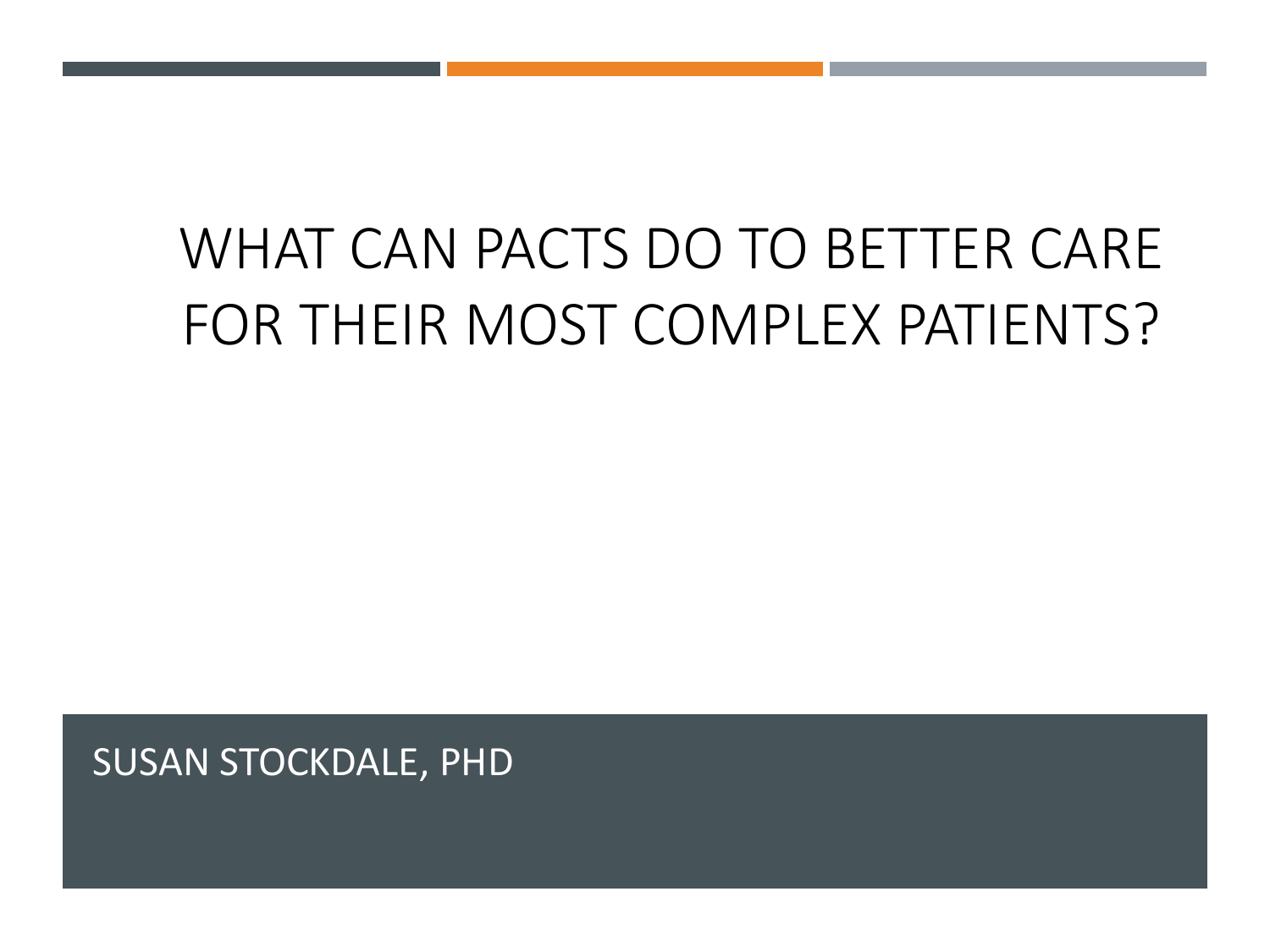#### POLL QUESTION #2

- **How interested would you be in implementing intensive** management practices for complex patients in your clinical setting? (select one)
	- NA, I don't do patient care
	- **N** Very interested
	- Somewhat interested
	- **Not interested, just trying to survive**

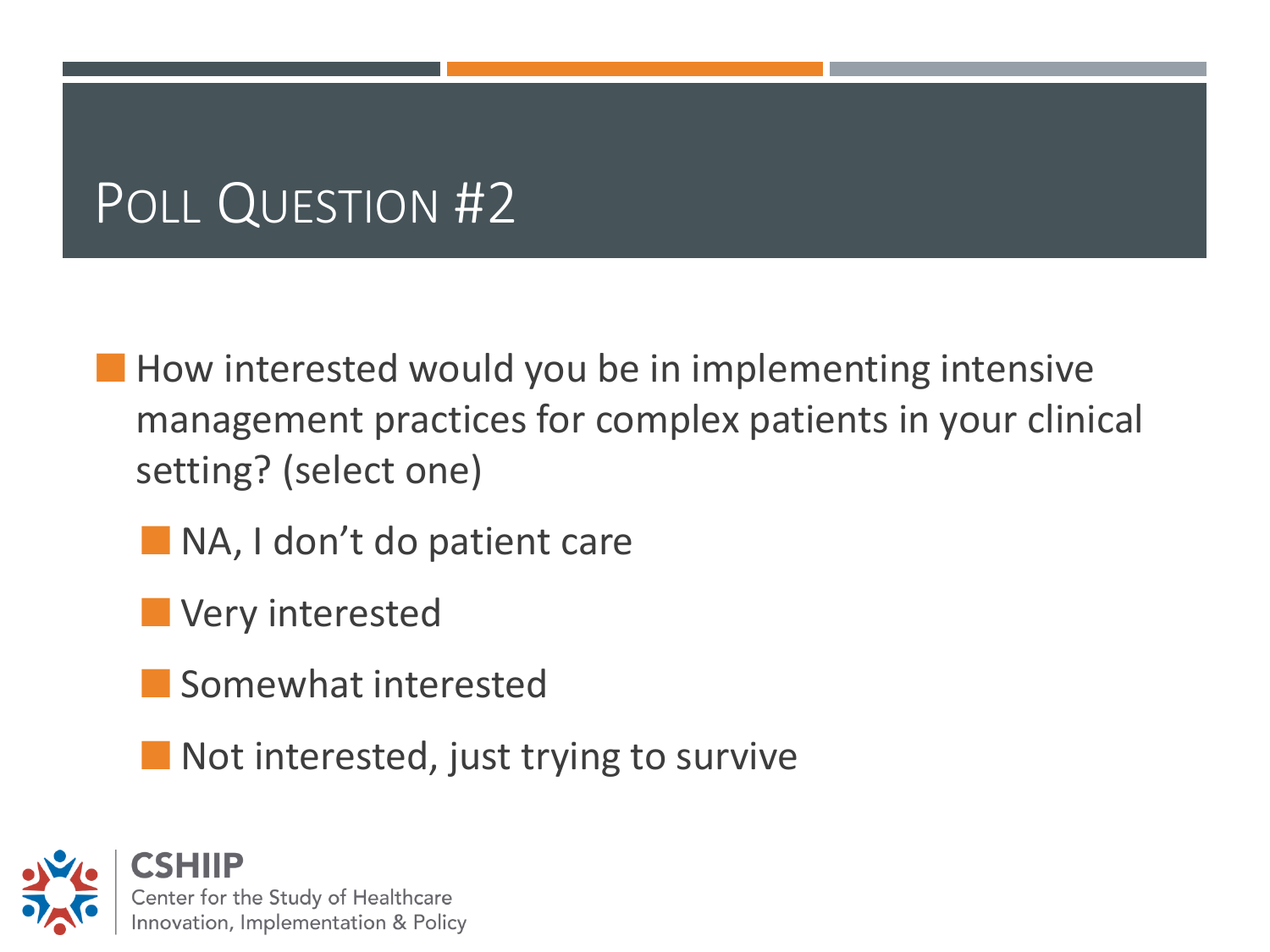### PACT PERSPECTIVES ON MANAGING HIGH-RISK PATIENTS: DATA SOURCES AND ANALYTIC METHOD

- **Semi-structured, qualitative interviews with:** 
	- PACT PCPs, RNs, social workers (Fall 2017 Winter 2018, 3-6 per PIM site)
	- PACT facility leaders (Spring/Summer 2018, 2-4 per PIM site)
	- PIM team/program leaders (Summer 2018, n = 6)
- **EXT** Created interview summaries of main domains
- Compiled information into respondent by domain matrix for rapid analysis
- **Formative summary of results provided to leadership for** process improvement, decision making about program sustainability
	- Formal thematic coding/analysis now in progress



**CSHIIP** Center for the Study of Healthcare Innovation, Implementation & Policy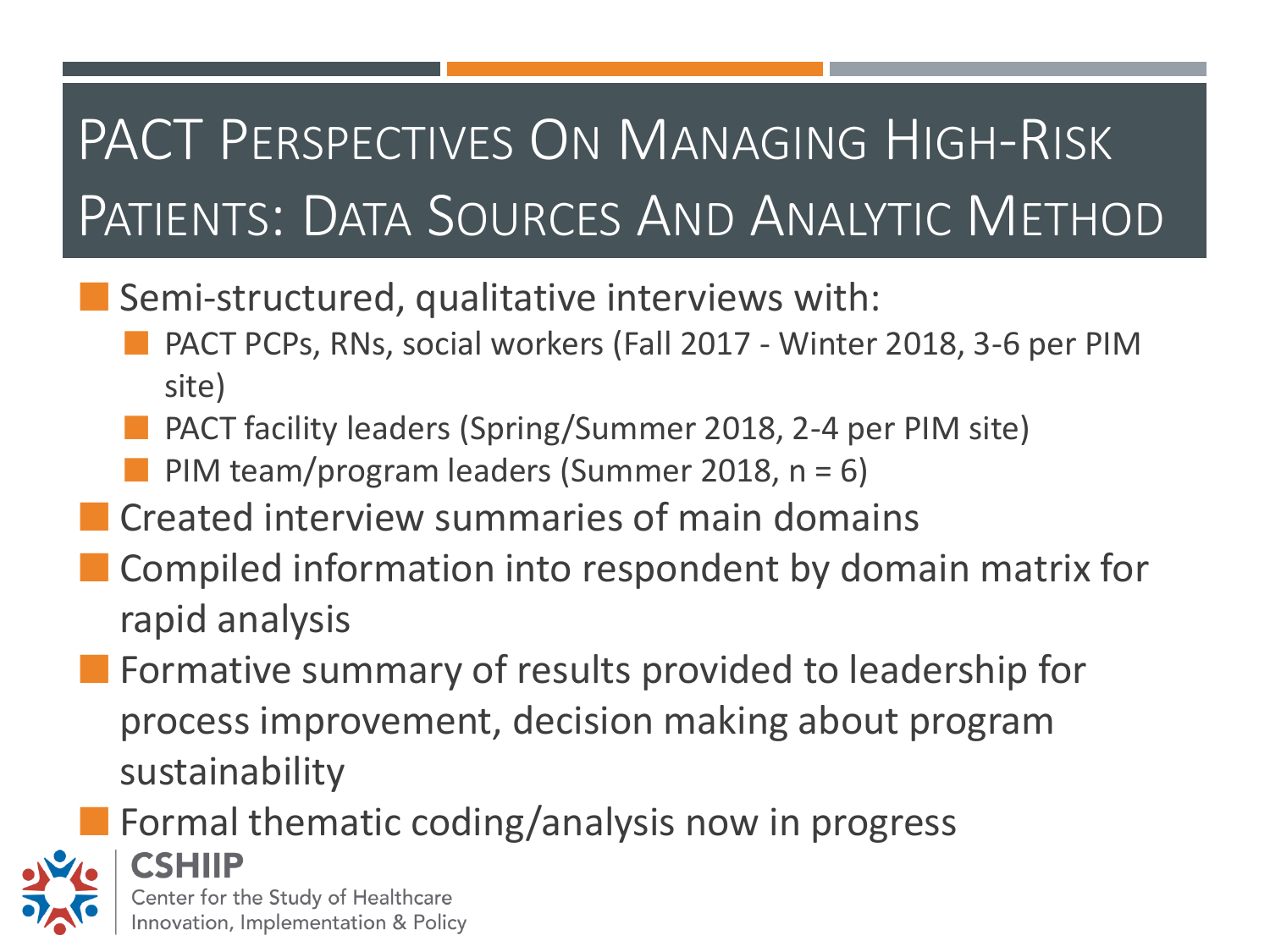#### **DISCLAIMER**

- **Structure and functioning of PACTs varies widely across VA,** which would impact the capacity of PACTs to perform some intensive care management tasks/activities
- **Our results may not be representative of all VA facilities** 
	- Qualitative interviews
	- Limited to 5 sites with PIM programs

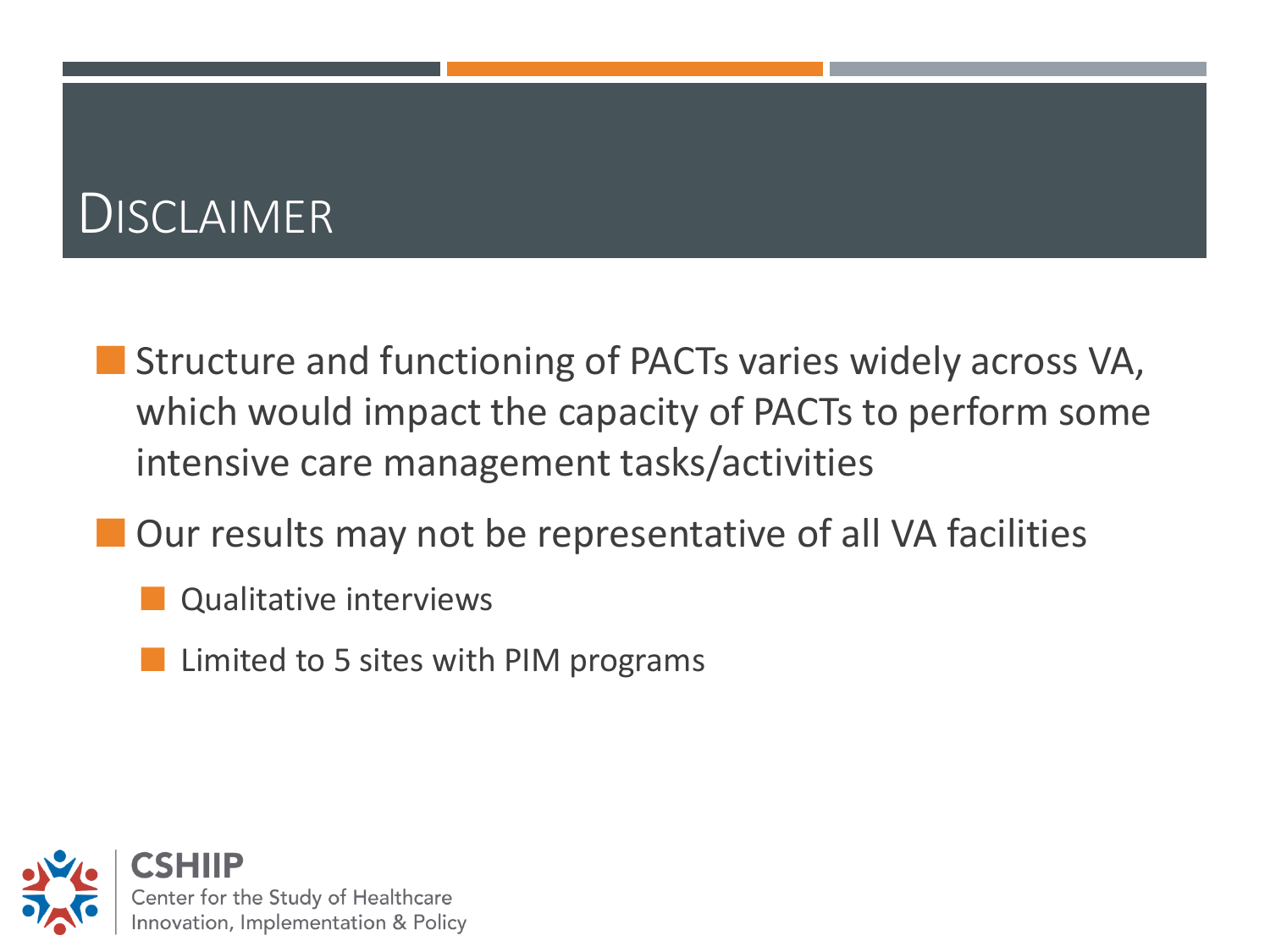# PACT CLINICIANS' PERCEPTIONS OF PIM COMPONENTS PACTS COULD DO

**Variation in perceptions of what PACTs could do:** 

- PACTs already doing most of what PIM does, except home visit. PACT cannot provide same level of intensity or clinician availability
- PACTs could provide more frequent calls/visits with patients, patient/care giver education and psychosocial support, referrals to community services, and manage care transitions
- PACTs could not do what PIM does because of patients' high psychosocial needs, low-functioning PACTs, inability to perform home visits, and constraints of clinic schedules

*"I already do many of these things with my patients, but it's difficult to apply to someone in their home since I can't see them in their home. Presence in the home is one thing can't do. We do engagement, advocacy, etc., but there's a limit with someone who is very needy. I can't always be the navigator for someone who needs this level of intensity." (PACT RN)*



**CSHIIP** Center for the Study of Healthcare Innovation, Implementation & Policy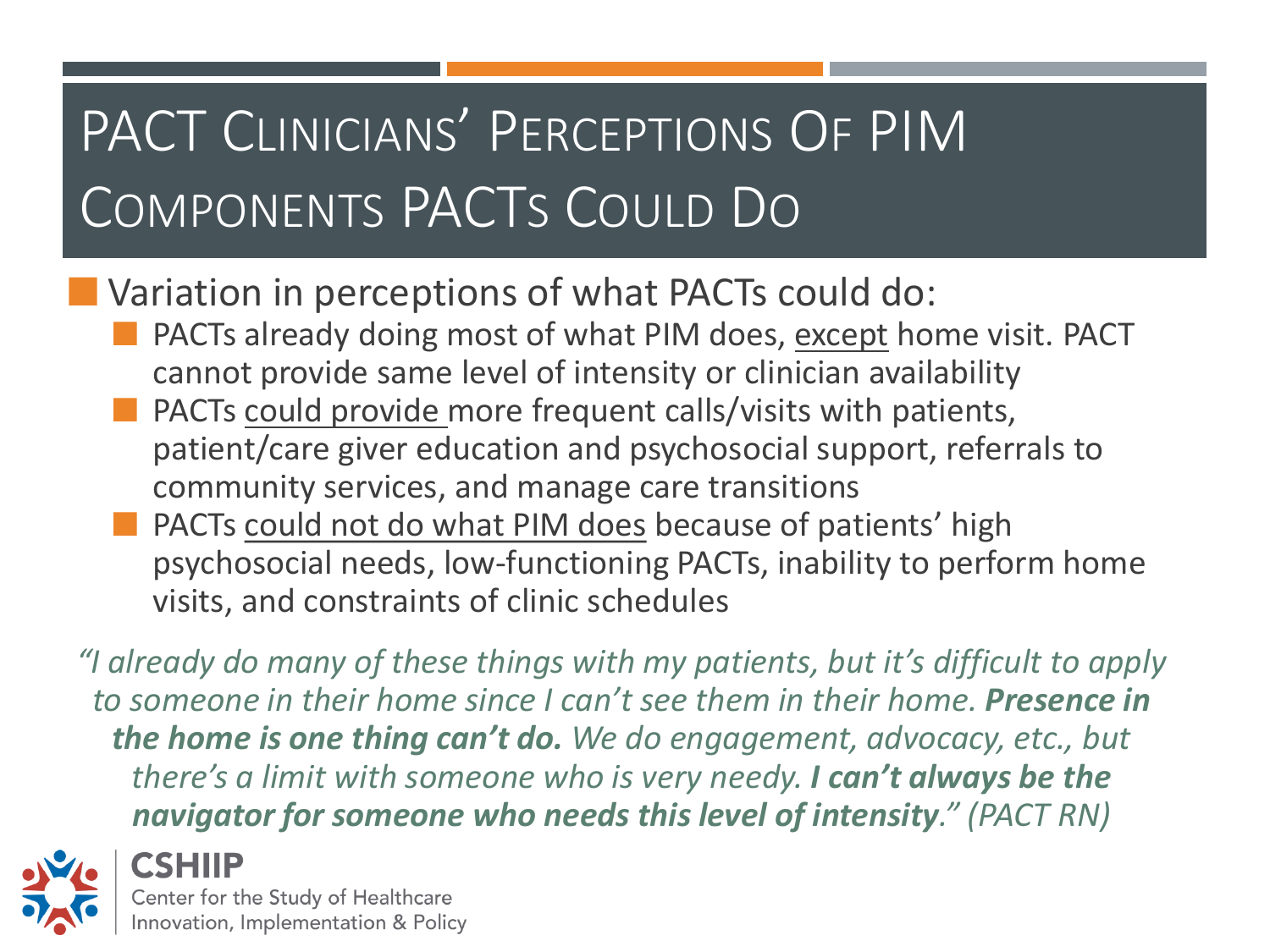#### PIM TEAM LEADS' PERCEPTIONS OF PIM COMPONENTS THAT CAN BE INCORPORATED INTO PACT

- Intensive case management with a subset of patients (PACT RNCMs, social workers)
- Better use of PCMHI
- **U** Virtual in-home care (iPad)
	- Home visits
		- Feasible?
		- RNCM, SW would need dedicated time, supervision by HBPC

*"the home visits are so helpful but I just can't imagine a way that the [PACT] social worker could be gone the whole day, or the [PACT] RN. I just don't know how that would happen." (PACT social worker)*



CSHIIP Center for the Study of Healthcare Innovation, Implementation & Policy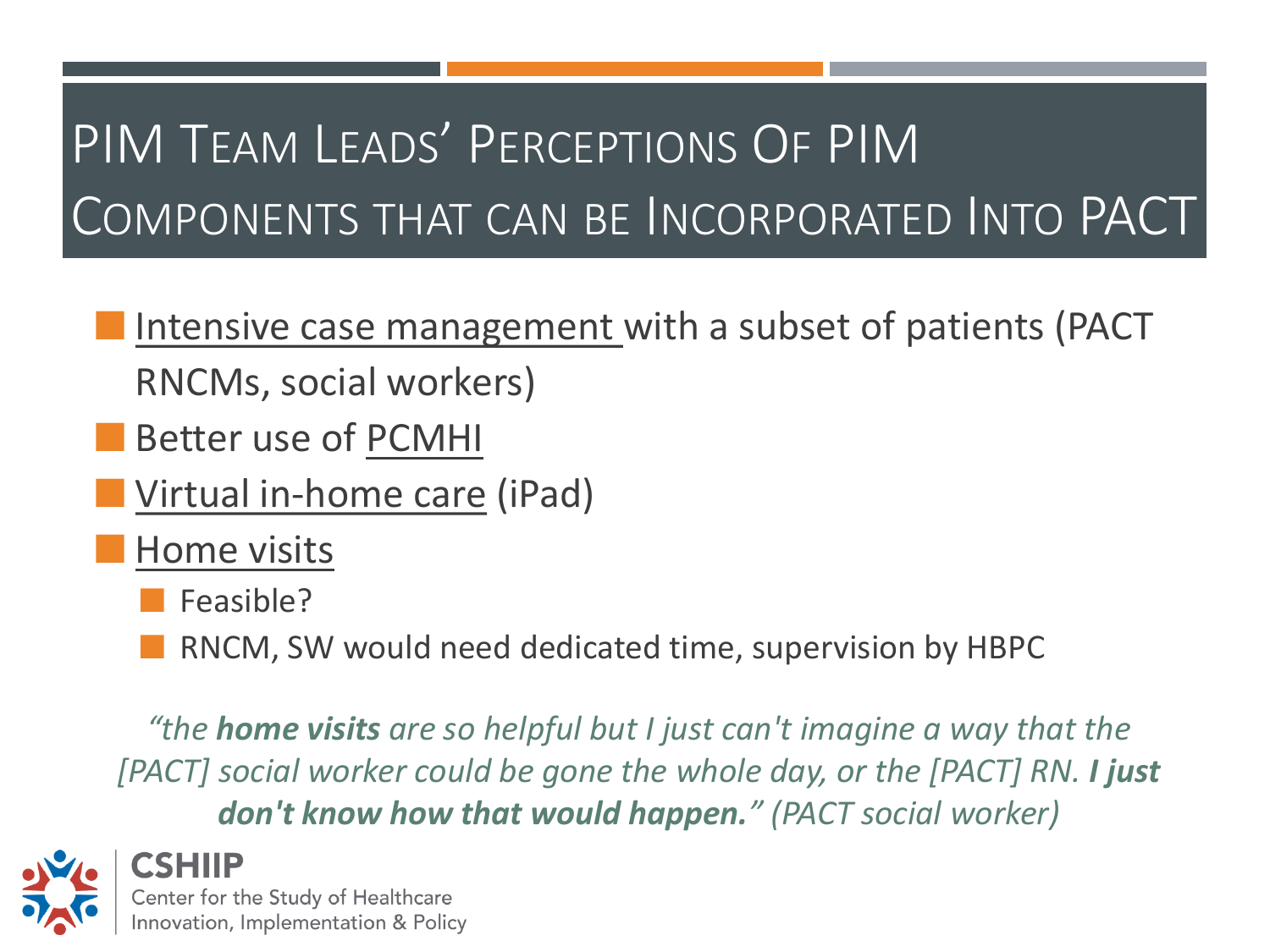## KEY STAKEHOLDERS' PERCEPTIONS ON WHAT PACTS NEED TO DO WHAT PIM DOES

- **All KS groups agreed that PACTs would need dedicated time** for in-depth chart review and assessments, collaboration/coordination through IDT meetings (e.g., SW, PCMHI, pharm D), more frequent follow-up with patients
- **Staffing mentioned by one or more key stakeholder groups:** 
	- Fully staffed PACTs, all roles (PIM team leads, PACT clinicians)
	- Additional PACT staffing (PACT clinicians, facility leaders)
	- **Potentially new PACT roles (Discharge coordinator; Nurse dedicated to** walk-ins, who could also do home visits; RN/SW "crash" team that can do home visits; Staff for co-attends; Case manager to follow patients closely)
	- Separate PACT for complex patients (PACT clinicians)

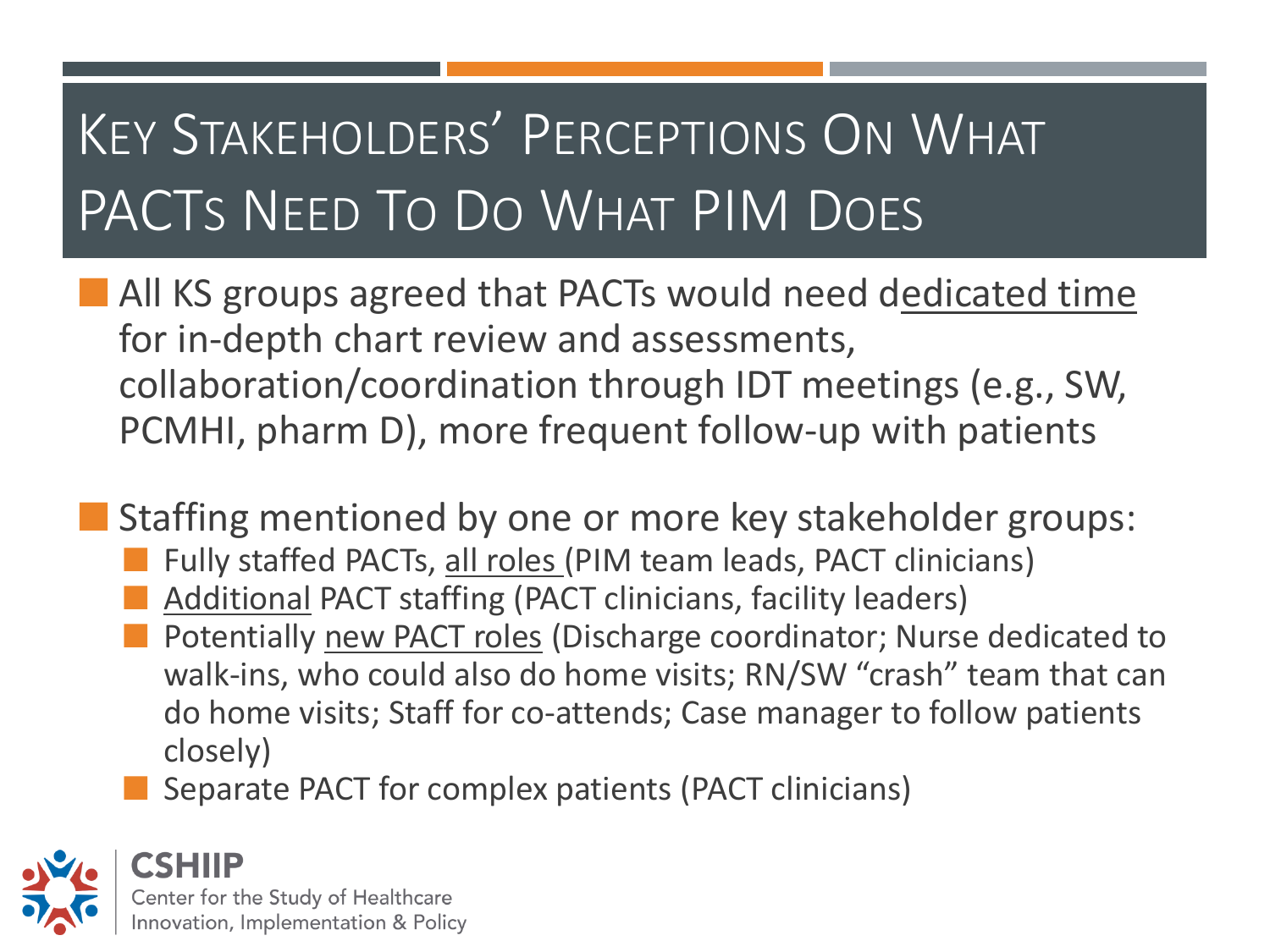## WHAT WOULD PACTS NEED TO DO WHAT PIM DOES?

PACT clinicians stressed importance of personnel willing to do intensive case management, flexible about role boundaries

 *need? You know, if we were going to do more intensive management, we "We would need PACT team members that were willing to go above and beyond. So, I just happen to have PACT team members that will do anything, and so they can get close to doing some of the tasks the PIM team did. But what would we probably would need willing participants to do this kind of more intensive management." (PACT PCP)*

Facility leaders emphasized

- Better use of existing skills/resources (eg, whole health coaching, MHICM, H-PACT)
- Boundary setting with patients
- Smaller panels for RNCMs



CSHIIP Center for the Study of Healthcare Innovation, Implementation & Policy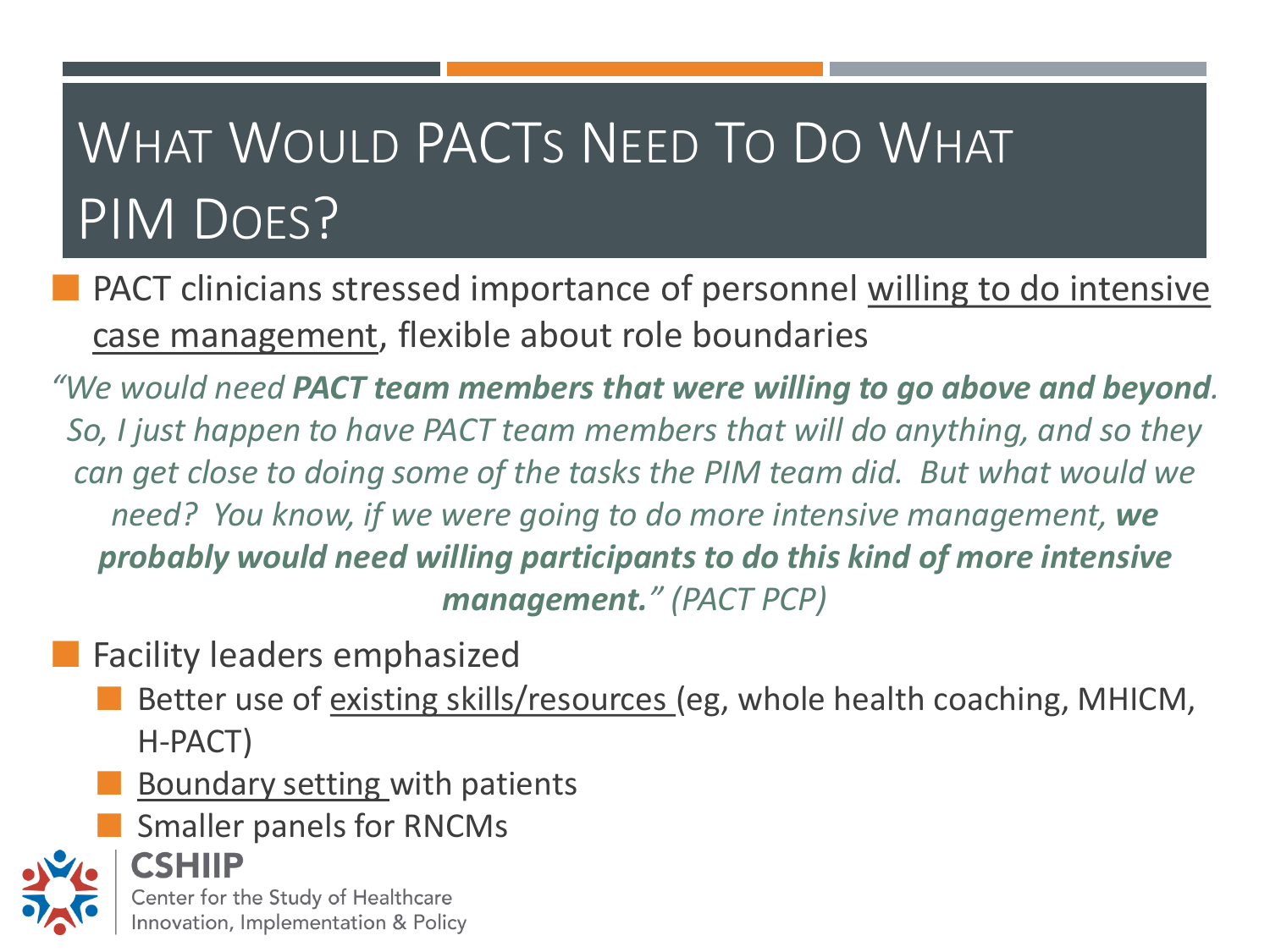#### TOOLS OR RESOURCES THAT PACTS MIGHT NEED TO MANAGE HIGH-RISK PATIENTS

- **Tools to organize information for patients (e.g., goals,** provider names and contact info, medications/therapies)
- **Theola** Tools to identify high-risk patients and construct a panel for intensive follow-up
- Checklists for nurses to track tests, treatments, and followup
- A reminder system to help RNCMs follow-up on consults and other care management tasks
- SOPs for disease-specific intensive care management (CHF, COPD, DM)



From PIM Team Leader Interviews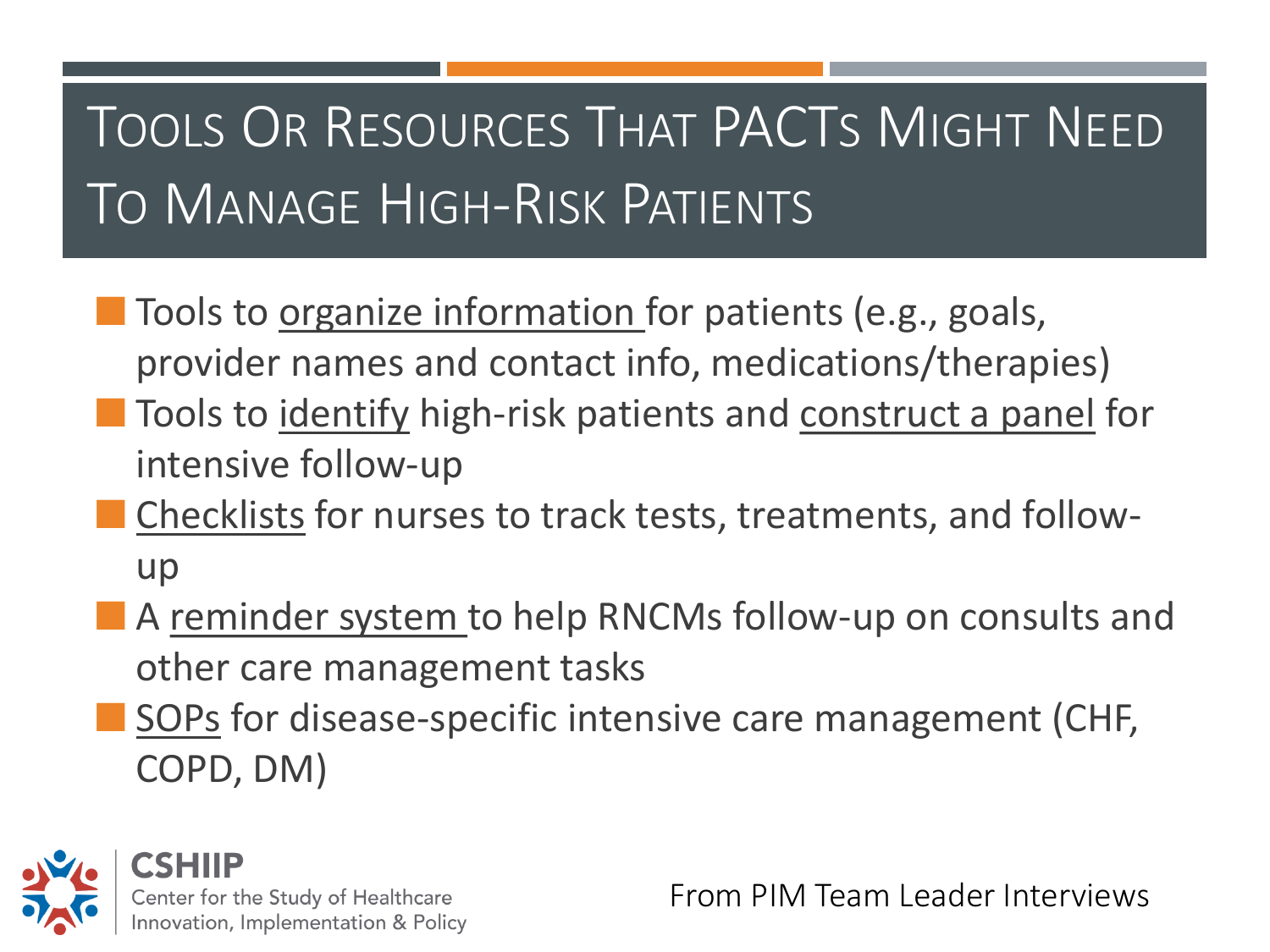#### TOOLS OR RESOURCES THAT PACTS MIGHT NEED TO MANAGE HIGH-RISK PATIENTS

#### Ability to do a home visit

- System for routing calls from specific patients directly to providers
- **Offer same-day appointments**

 *"We have some neat tools. I can't keep up with all the tools, to tell you the truth." (PACT physician leader)*



From PACT Clinician Interviews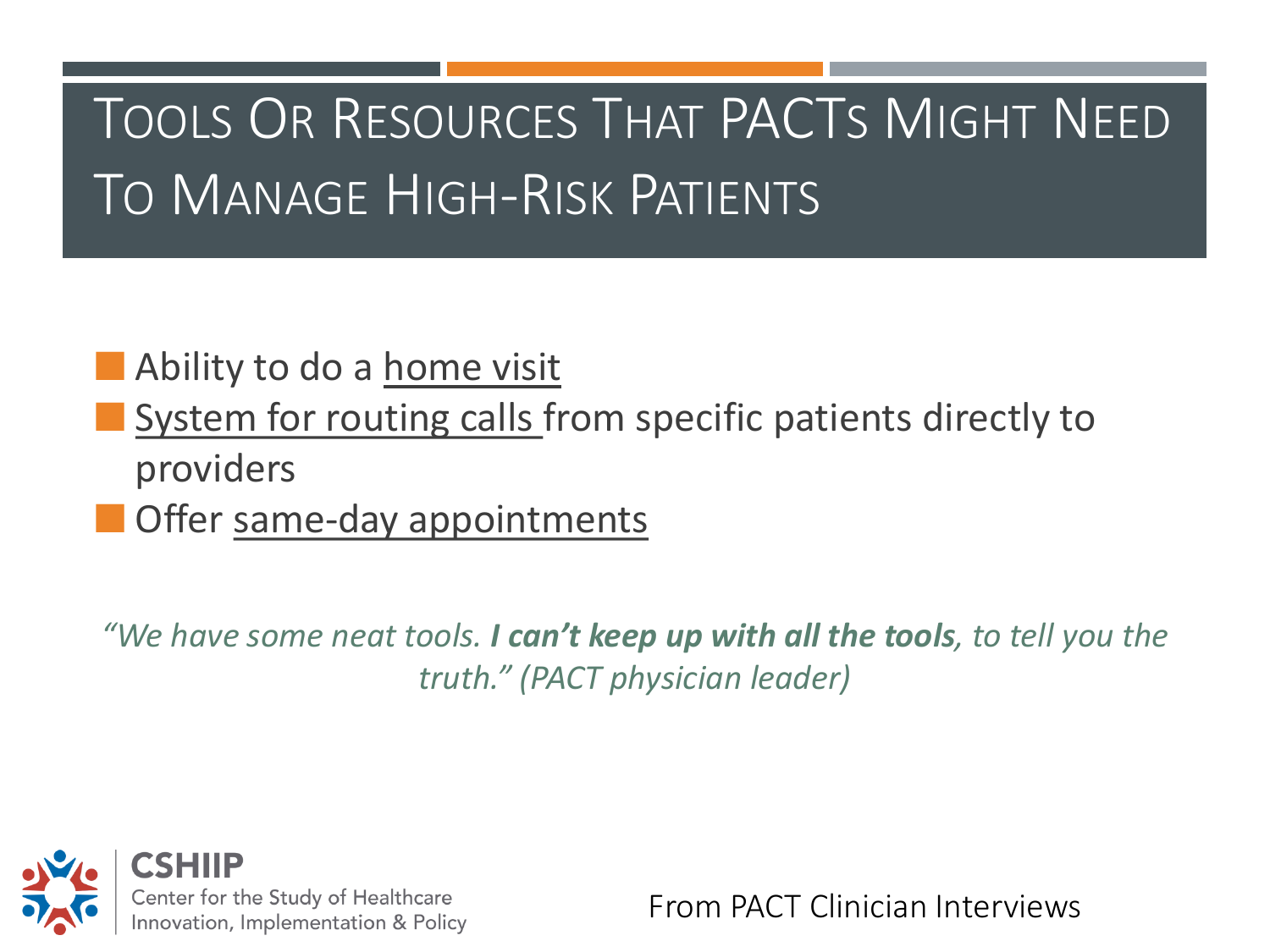#### TOOLS OR RESOURCES THAT PACTS MIGHT NEED TO MANAGE HIGH-RISK PATIENTS

- Better use of existing tools for panel management, community resources, space
- Increased access to telehealth, expanded telehealth capacity (telehealth RN panels with max 90 patients)
- **Tools/resources to increase efficiency**
- Trainer/facilitator to work with teams on how to manage high-risk patients

*". . . to get the tools disseminated to everybody and to teach everybody how to use it. I need a facilitator that will work with all of the teams and help each team with [data]." (PACT physician leader)*



From PACT Facility Leader Interviews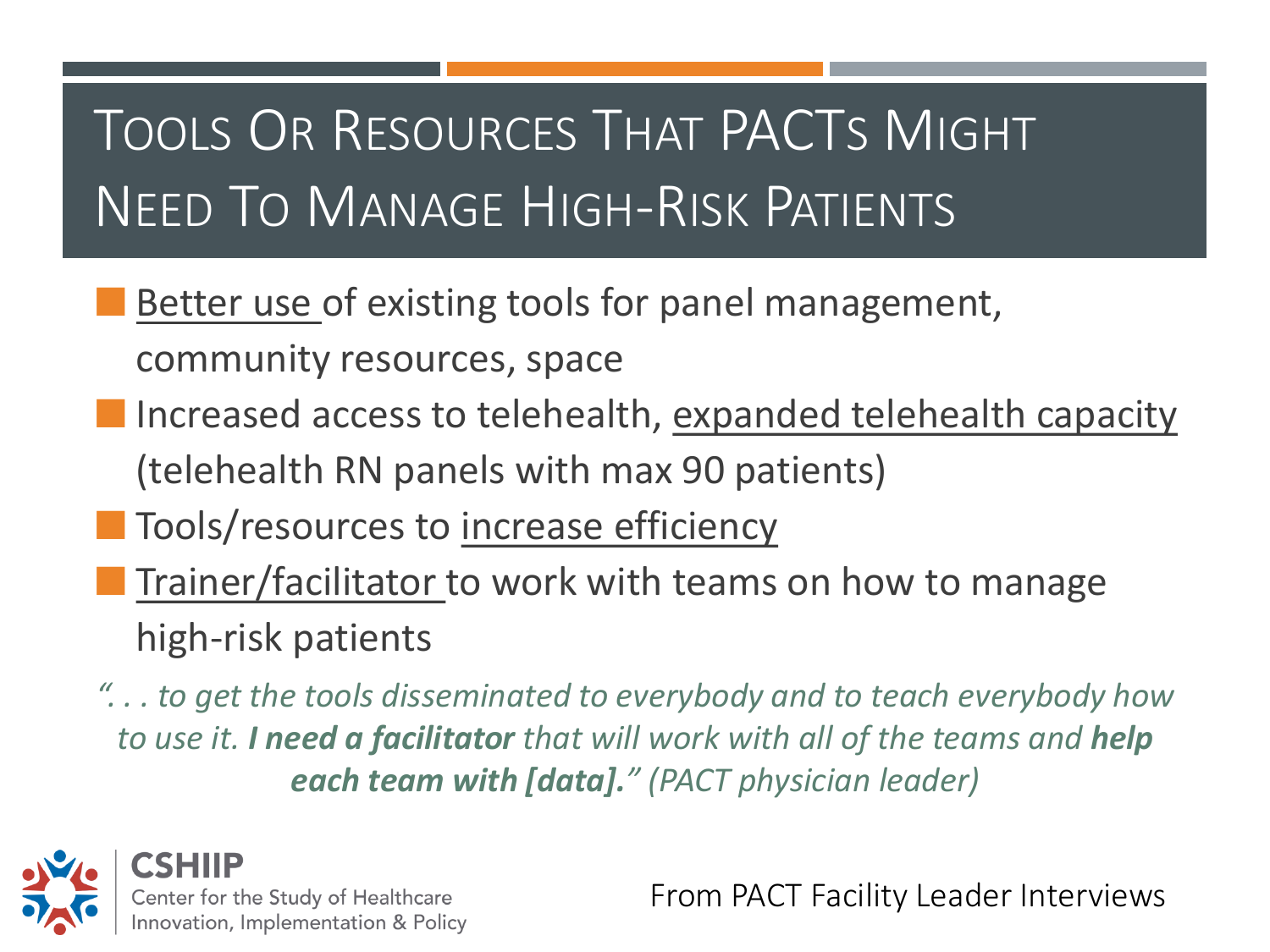#### SUMMARY OF TOOLS FOR HIGH-RISK PATIENTS UNDER DEVELOPMENT FOR PACT

#### **Domain**

Explore the Veteran's Clinical History and Goals (PACT- level)

Create, Communicate, Implement a Plan of Care (PACT- level)

for Action (Leadership level) Patients



#### **Tools Currently Available**

- o High-Risk Patient Assessment Note
- o PACT Super Huddle Note
- o Checklist for Home Visits (Virtual Home Visit version available)
- o Medication Adherence Assessment
- o Healthcare Behavioral Contract
- o PACT Resource Guide of Community and VA Resources
- Establish a Shared Vision and Charge o Facility-wide Committee for High-Risk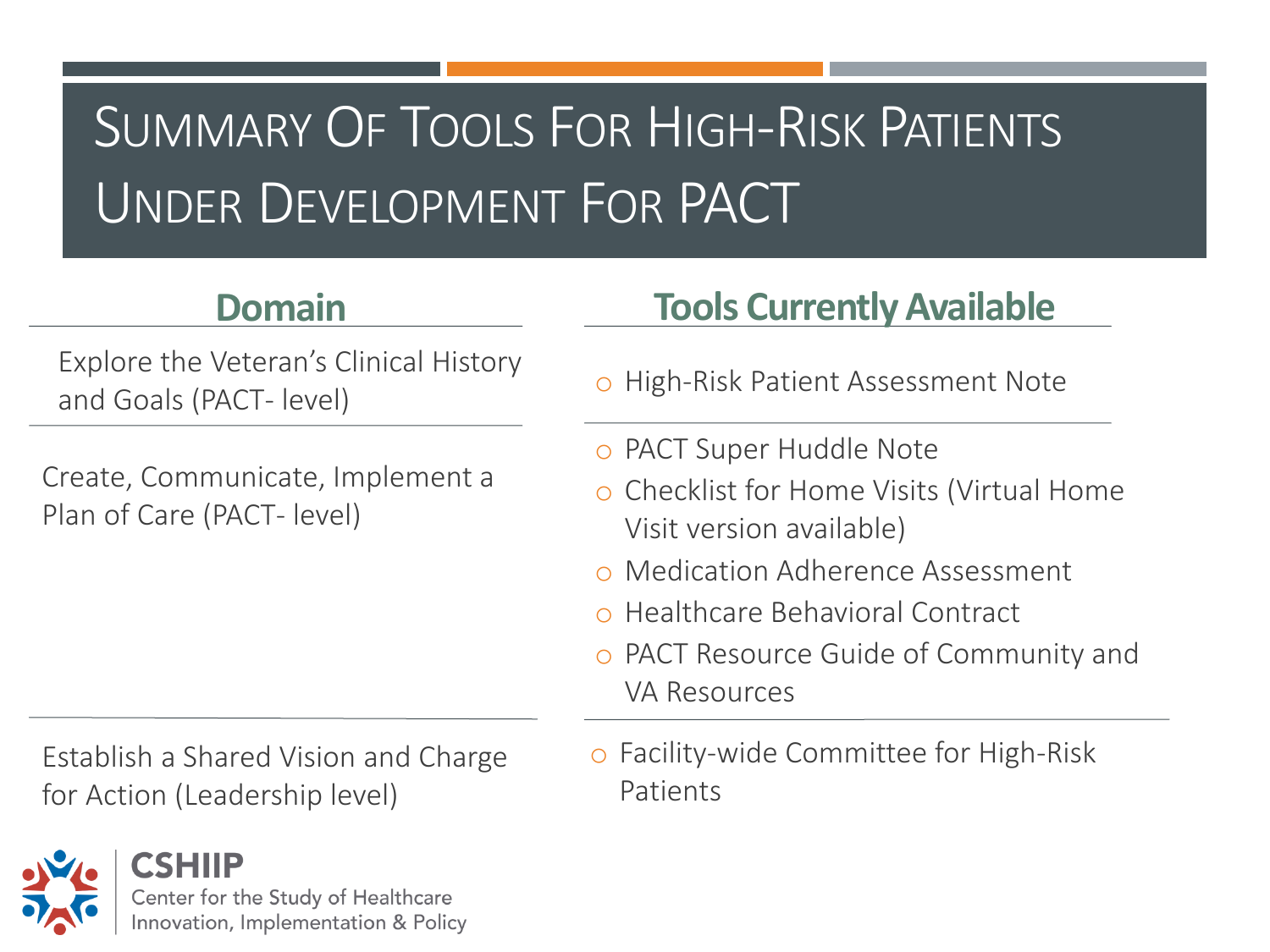# OTHER TOOLS/TOOLKITS

 QUERI Care Coordination Program Toolkit: <https://vaww.visn10.portal.va.gov/sites/Toolkits/toolkit/Pages/Home.aspx> PACT and specialty care toolkits: <https://vaww.srkms.portal.va.gov/Pages/Toolkits.aspx#pact> VISN 4 Patient engagement toolkit: [https://www.visn4.va.gov/VISN4/CEPACT/PE\\_Practices/pe-toolkit.asp](https://www.visn4.va.gov/VISN4/CEPACT/PE_Practices/pe-toolkit.asp) PCAS – available through Primary Care Almanac: [https://reports.vssc.med.va.gov/ReportServer/Pages/ReportViewer.aspx?](https://reports.vssc.med.va.gov/ReportServer/Pages/ReportViewer.aspx?/PC/Almanac/MainMenu&rs:Command=Render)  %2fPC%2fAlmanac%2fMainMenu&rs%3aCommand=Render Hudson Valley Intelligent Preventive Care Web App – available for some VISNs:

James Marquez (developer)

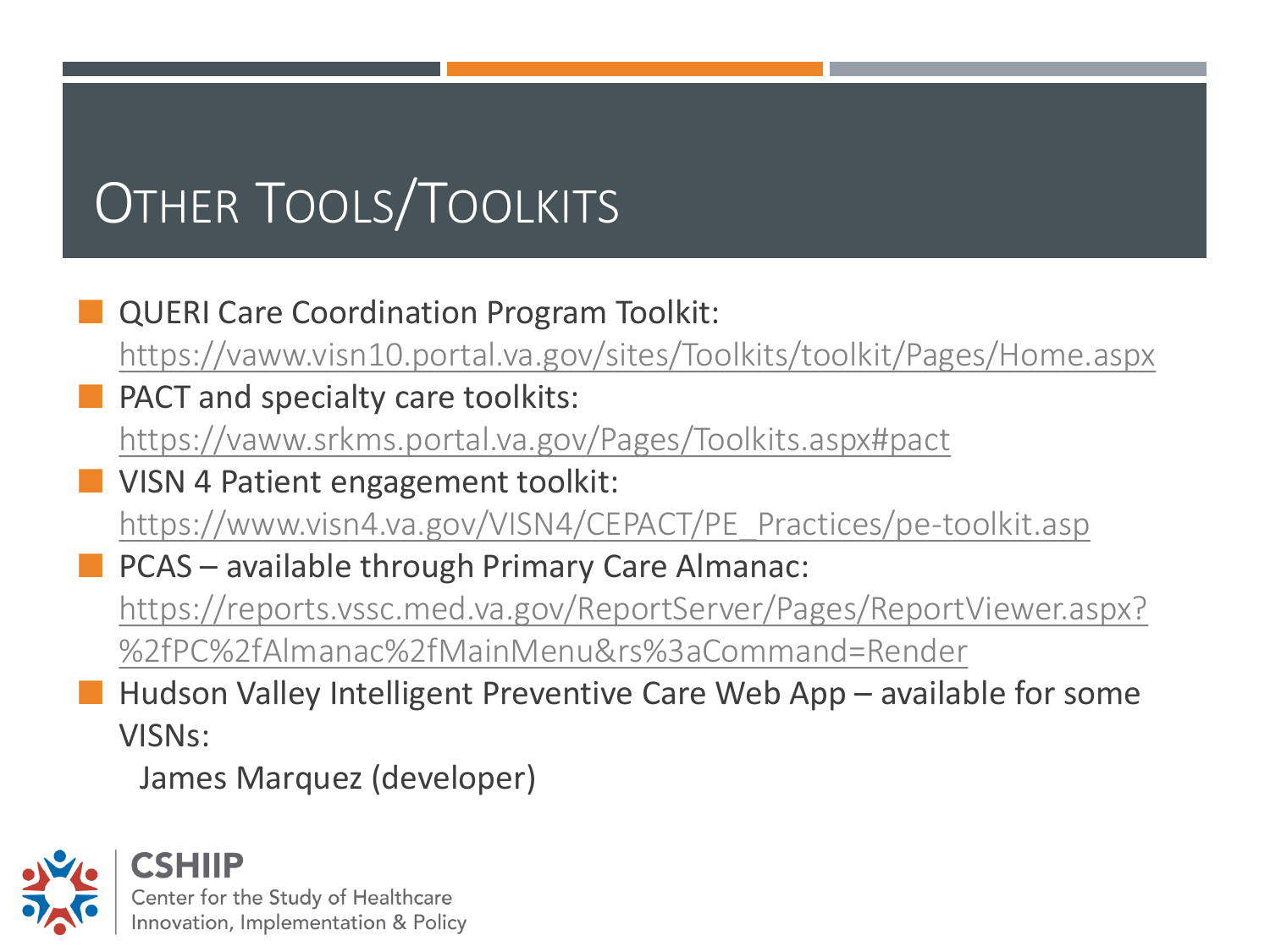#### TRAININGS PACTS MIGHT FIND USEFUL TO BETTER MANAGE HIGH-RISK PATIENTS

- **PACT clinicians, PIM team leads both thought PACTs are** already capable of doing most of what PIM does, already have the skills, knowledge
- **PIM team/program said PACTs could use additional training** in:
	- Social determinants of health
	- How to conduct interdisciplinary team meetings
	- Additional training in motivational interviewing

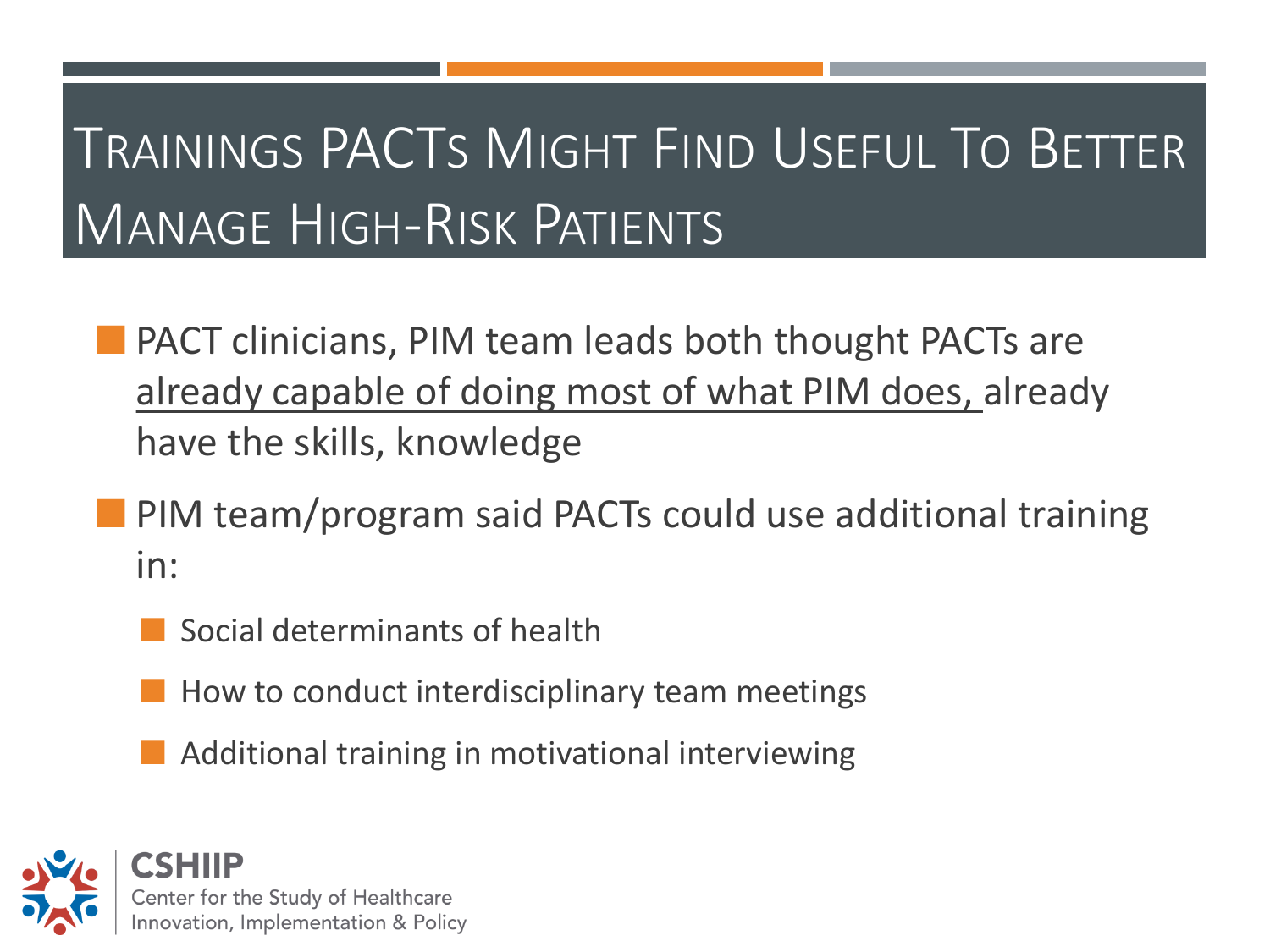#### TRAININGS PACTS MIGHT FIND USEFUL TO BETTER MANAGE HIGH-RISK PATIENTS

- Primary care facility leaders said more training needed for:
	- Using panel management tools, data, performance metrics
	- Available resources for managing high-risk patients
	- PACT roles/responsibilities
	- Intensive care management training (for RNs)
	- Engaging high-risk patients, motivational interviewing
	- Boundary-setting with patients

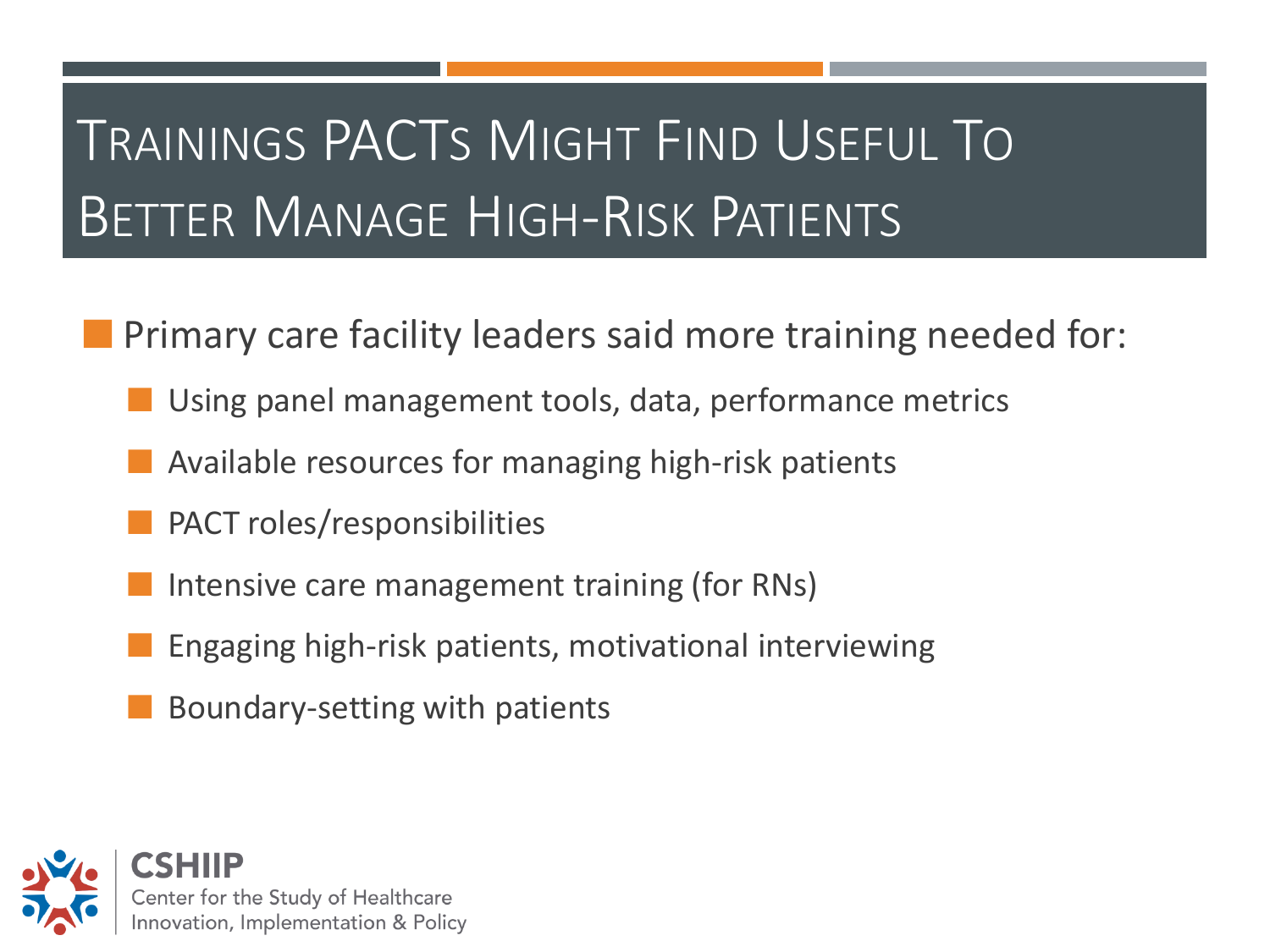#### SUMMARY: CAN PACTS PROVIDE INTENSIVE PRIMARY CARE?

- PACTs may already have most of the skills/trainings they would need to provide intensive primary care
- To provide these services, PACTs may need:
	- Optimal **staffing ratios** (fully staffed teams, possibly additional staffing, or decreased panel sizes)
	- Training on relevant **resources** for complex patients and how to use them
	- Ability to perform **home visits** or collaborating/coordinating better with other VA or community services that could do home visits and assessments
	- **PACTs, however, may not able to provide the intensity and availability to** patients that PIM teams offer

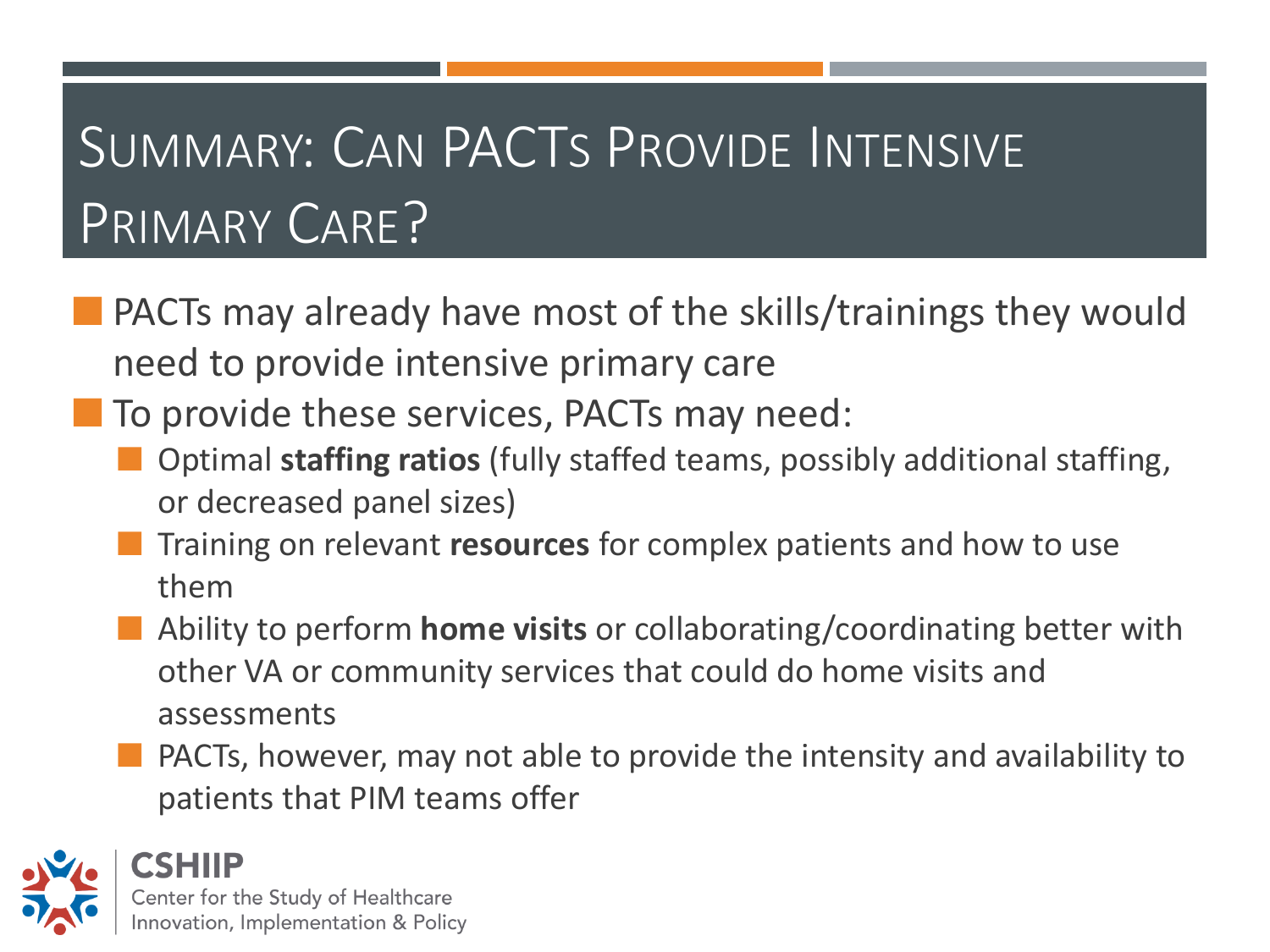#### NEXT STEPS

- **Formal coding and analysis to see if patterns emerge from** the data by key stakeholder group, site, etc.
- **Explore whether PACT structure and functioning may have** shaped our key stakeholders' perceptions of PACTs' ability to provide intensive primary care.

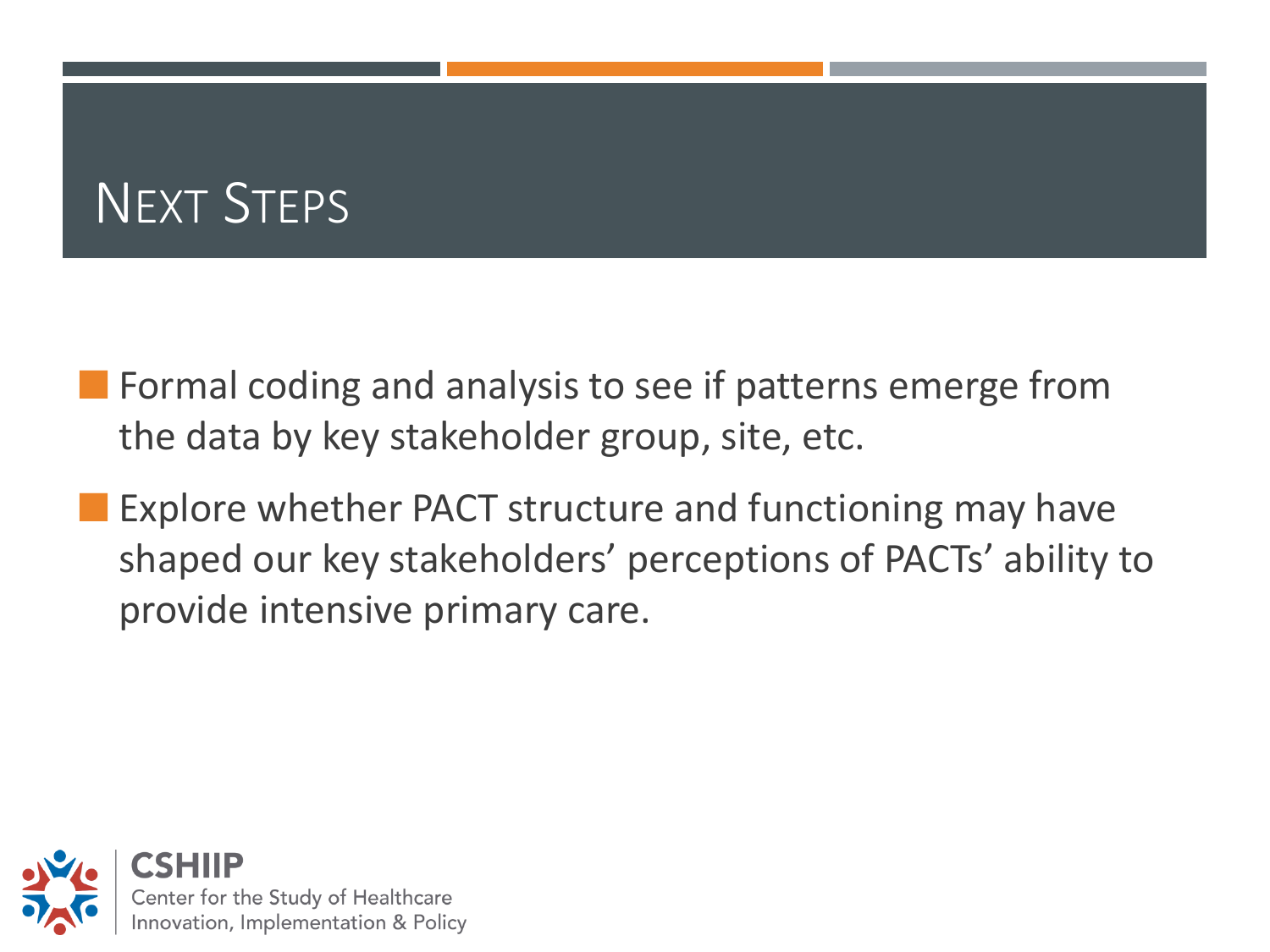#### POLL QUESTION #3

What activities for high-risk patients could feasibly be performed by PACT teams? (select all that apply)

- **Weekly superhuddle with extended PACT team**
- **Virtual home visit (iPad)**
- **Filte Frequent phone calls with high-risk patients**
- Assessment of social determinants of health
- **Caregiver support and education**

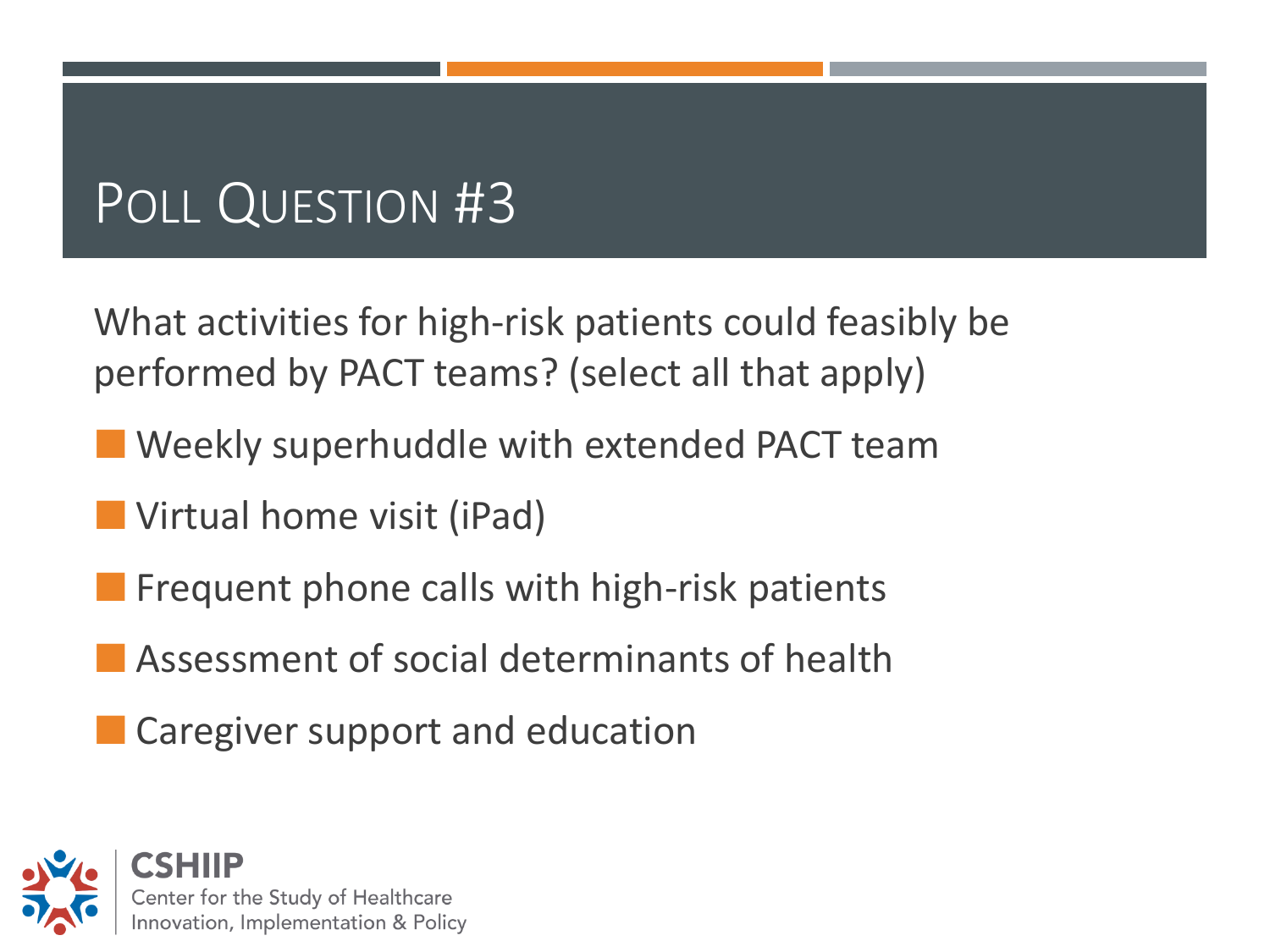#### DISCUSSION QUESTIONS

- **What activities for high-risk patients could feasibly be** performed by PACT teams?
- What resources, trainings, or tools do you think are needed to better care for high-risk patients in your panel?
- **How might PACT structure and/or functioning at your facility** impact ability to provide intensive primary care?

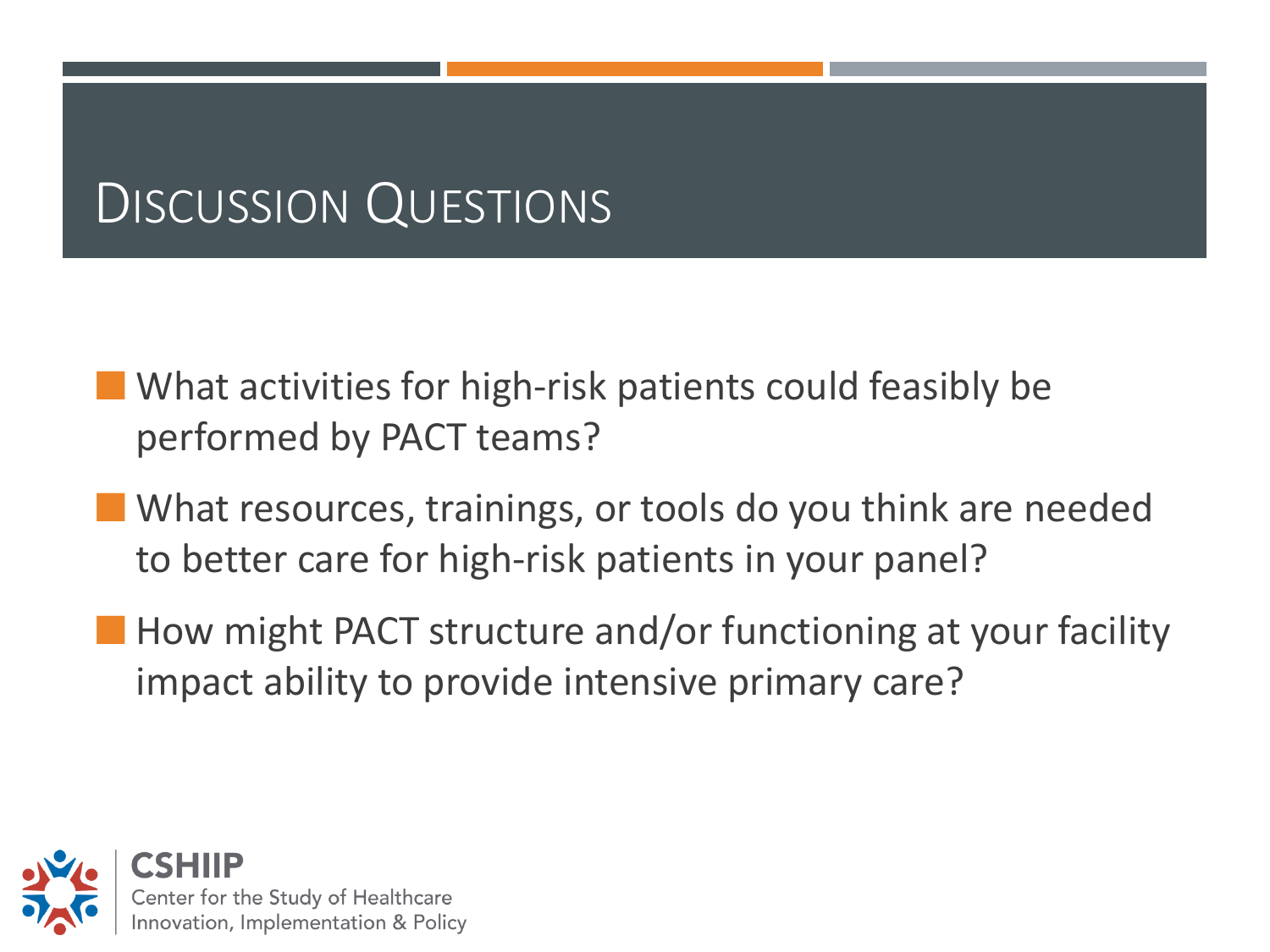#### ACKNOWLEDGEMENTS: MEMBERS OF PIM INITIATIVE

PIM Demonstration sites leads: Parag Dalsania, Jessica Eng, Nate Ewigman, Deborah Henry, Jeff Jackson, Neha Pathak, Brook Watts

 PIM Executive Committee: Angela Denietolis, Gordon Schectman, Kathy Corrigan, Tim Dresselhaus, Leonie Heyworth, David Atkins, Carrie Patton, Belinda Black (Velazquez)

PIM National Evaluation Committee

Lisa Rubenstein (CSHIIP, Los Angeles) Ava Wong (PIM NEC, VA Palo Alto) Steve Asch (Ci2i, Palo Alto) Emily Wong (PIM NEC, VA Palo Alto) Evelyn Chang (CSHIIP, Los Angeles) Angel Park (HERC, Palo Alto) Donna Zulman (Ci2i, Palo Alto) Karen Chu (CSHIIP, Los Angeles) Jean Yoon (HERC, Palo Alto) Andrew Lanto (CSHIIP, Los Angeles) Michael Ong (CSHIIP, Los Angeles) Shoutzu Lin (Ci2i, Palo Alto) Marian Katz (CSHIIP, Los Angeles) Alissa Simon (CSHIIP, Los Angeles) Elvira Jimenez (CSHIIP, Los Angeles) Debbie Delevan (CSHIIP, Los Angeles) Mingming Wang (CSHIIP, Los Angeles) Lisa Tarr (CSHIIP, Los Angeles)



Susan Stockdale (CSHIIP, Los Angeles) Cindie Slightam/Terri Rogers (ImPACT, Palo Alto)

 Funding for the PIM evaluation provided by Office of Primary Care Services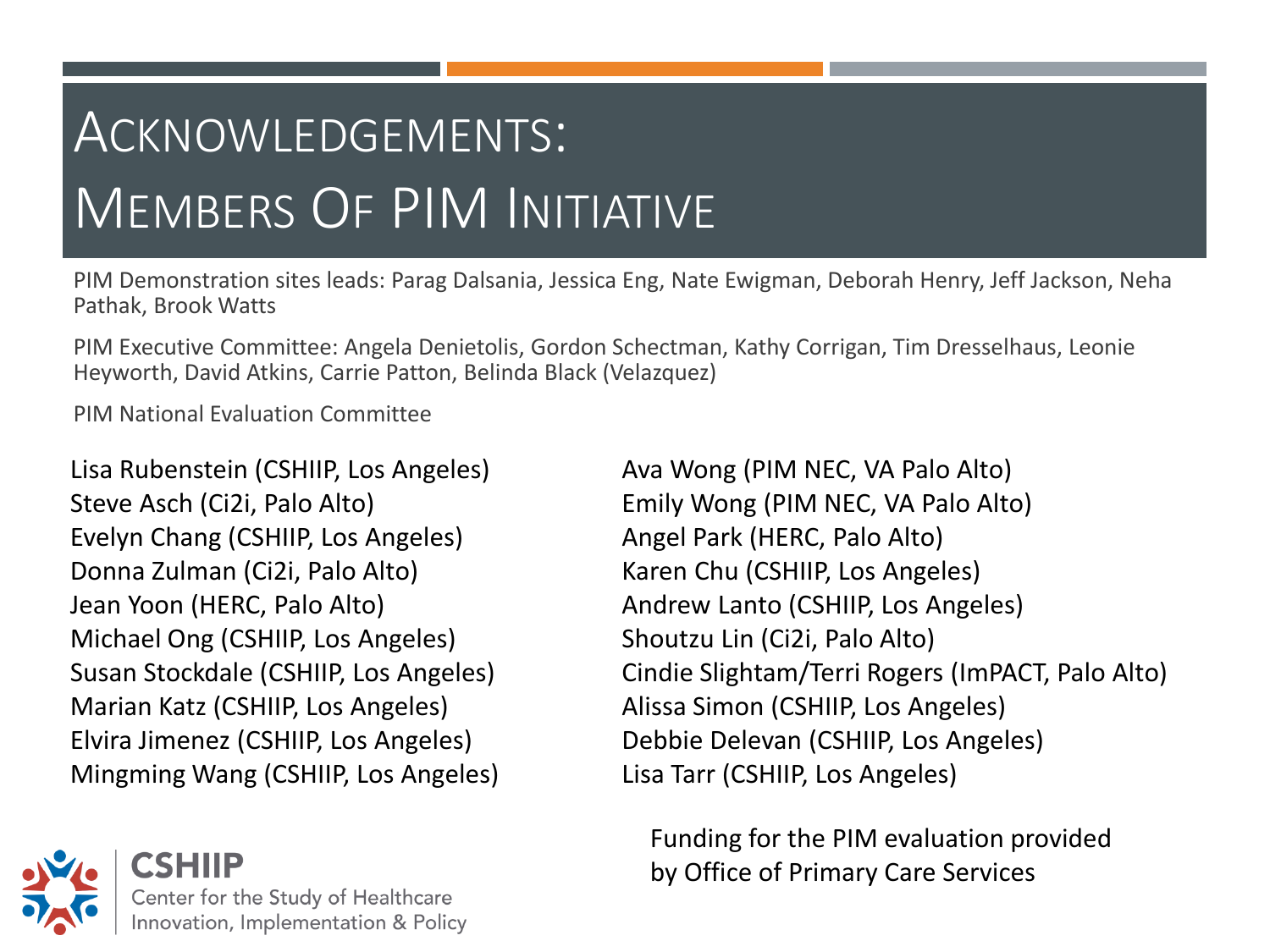#### **REFERENCES**

- redesign for high-risk patients in the Veterans Health Administration (VHA): Study protocol for the PACT Intensive Management (PIM) randomized quality • Chang, et al. 2018. *Clinical Trials*. "An operations-partnered evaluation of care improvement evaluation."
- Okunogbe, et al. 2017. *J Gen Intern Med*. "Care Coordination and provider stress in primary care management of high-risk patients."
- Chang, et al. 2017. *Healthcare*. "What are the key elements for implementing intensive primary care? A multisite Veterans Health Administration case study."
- Yoon, et al. 2018. *Annals of Internal Medicine*. "Impact of Primary Care Intensive Management on High-Risk Veterans' Cost and Utilization."
- Zulman, et al. 2019. *J Gen Intern Med*. "Effects of intensive primary care on highneed patient experiences: Survey findings from a Veterans Affairs randomized quality improvement trial." (in press)